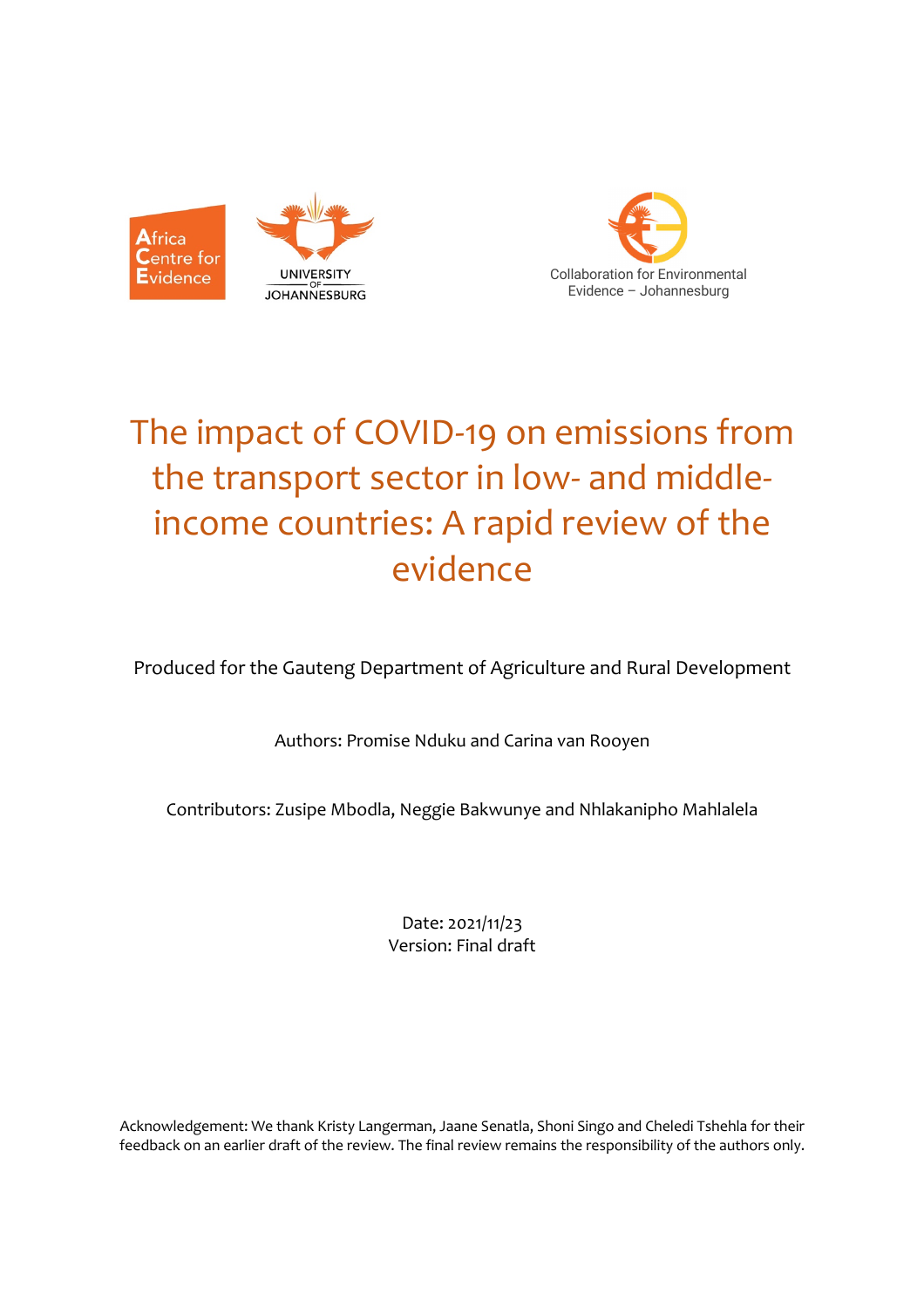## **TABLE OF CONTENTS**

| <b>INTRODUCTION</b>                               | $\mathbf 1$    |
|---------------------------------------------------|----------------|
| DESCRIPTION OF THE EVIDENCE BASE                  | 3              |
| <b>SEARCH RESULTS</b>                             | 3              |
| <b>STUDY CHARACTERISTICS</b>                      | $\overline{4}$ |
| <b>FINDINGS OF THE RAPID REVIEW</b>               | 6              |
| <b>AEROSOLS</b>                                   | 6              |
| <b>OZONE PRECURSOR GASES</b>                      | 9              |
| <b>ACIDIFYING GASES</b>                           | 13             |
| <b>GREENHOUSE GASES</b>                           | 14             |
| <b>DISCUSSION OF FINDINGS</b>                     | 16             |
| <b>CONCLUSION</b>                                 | 19             |
| <b>LIST OF REFERENCES</b>                         | 22             |
| APPENDIX A: METHODOLOGY USED IN THIS RAPID REVIEW | 26             |
| APPENDIX B: STUDIES INCLUDED IN THE RAPID REVIEW  | 30             |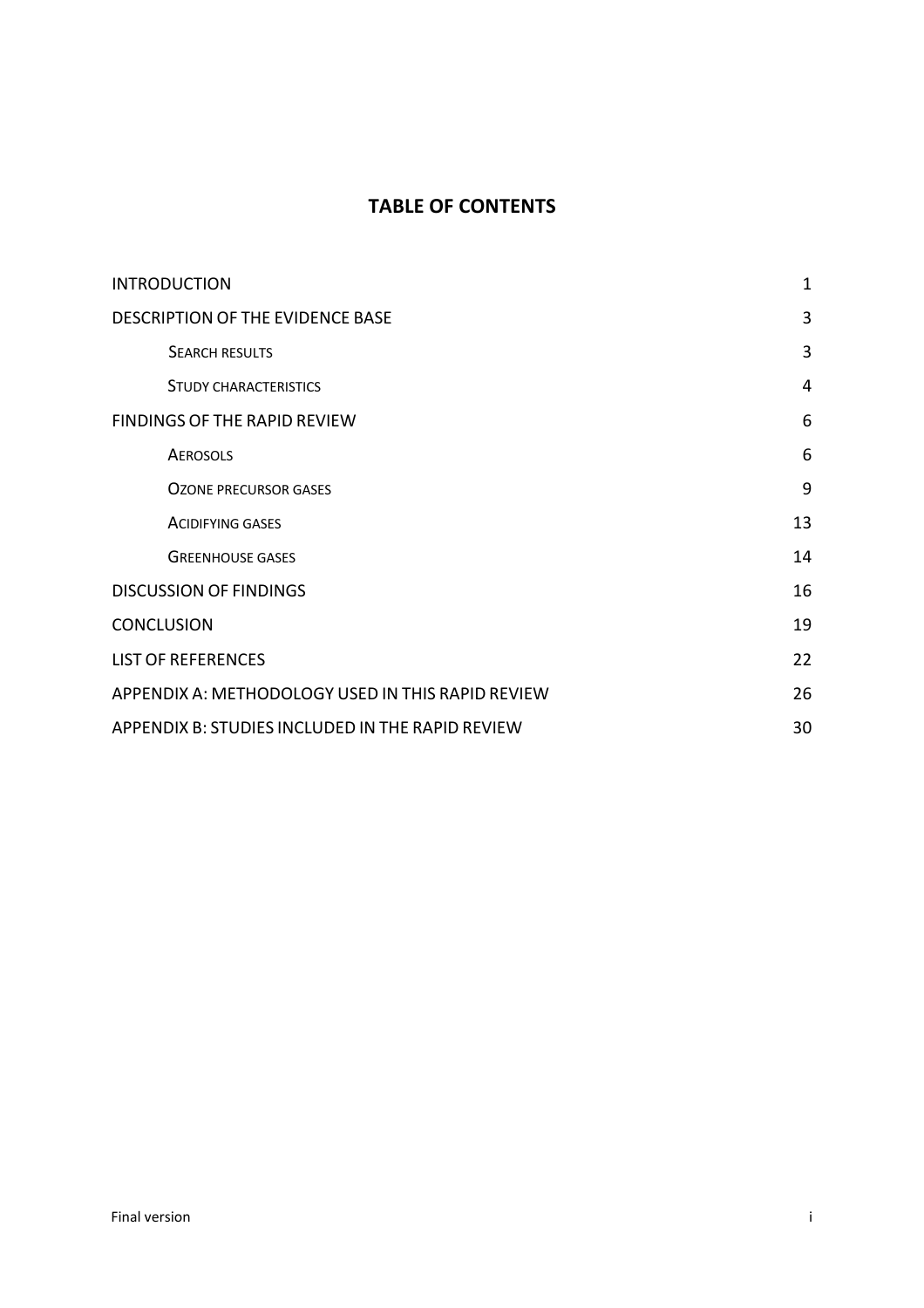#### LIST OF ACRONYMS

| $\mu m^3$                                     | micrometre                        |
|-----------------------------------------------|-----------------------------------|
| CH <sub>4</sub>                               | methane                           |
| CO                                            | carbon monoxide                   |
| CO <sub>2</sub>                               | carbon dioxide                    |
| <b>GHG</b>                                    | greenhouse gas                    |
| <b>LMICs</b>                                  | low- and middle-income countries  |
| N <sub>2</sub> O                              | nitrous oxide                     |
| NH <sub>3</sub>                               | atmospheric ammonia               |
| <b>NO<sub>x</sub></b> / <b>NO<sub>2</sub></b> | nitrogen oxide / nitrogen dioxide |
| O3                                            | ozone                             |
| <b>PM2.5</b>                                  | fine particulate matter           |
| <b>PM10</b>                                   | particulate matter                |
| SO <sub>2</sub>                               | sulphur dioxide                   |
| <b>VOCs</b>                                   | volatile organic compounds        |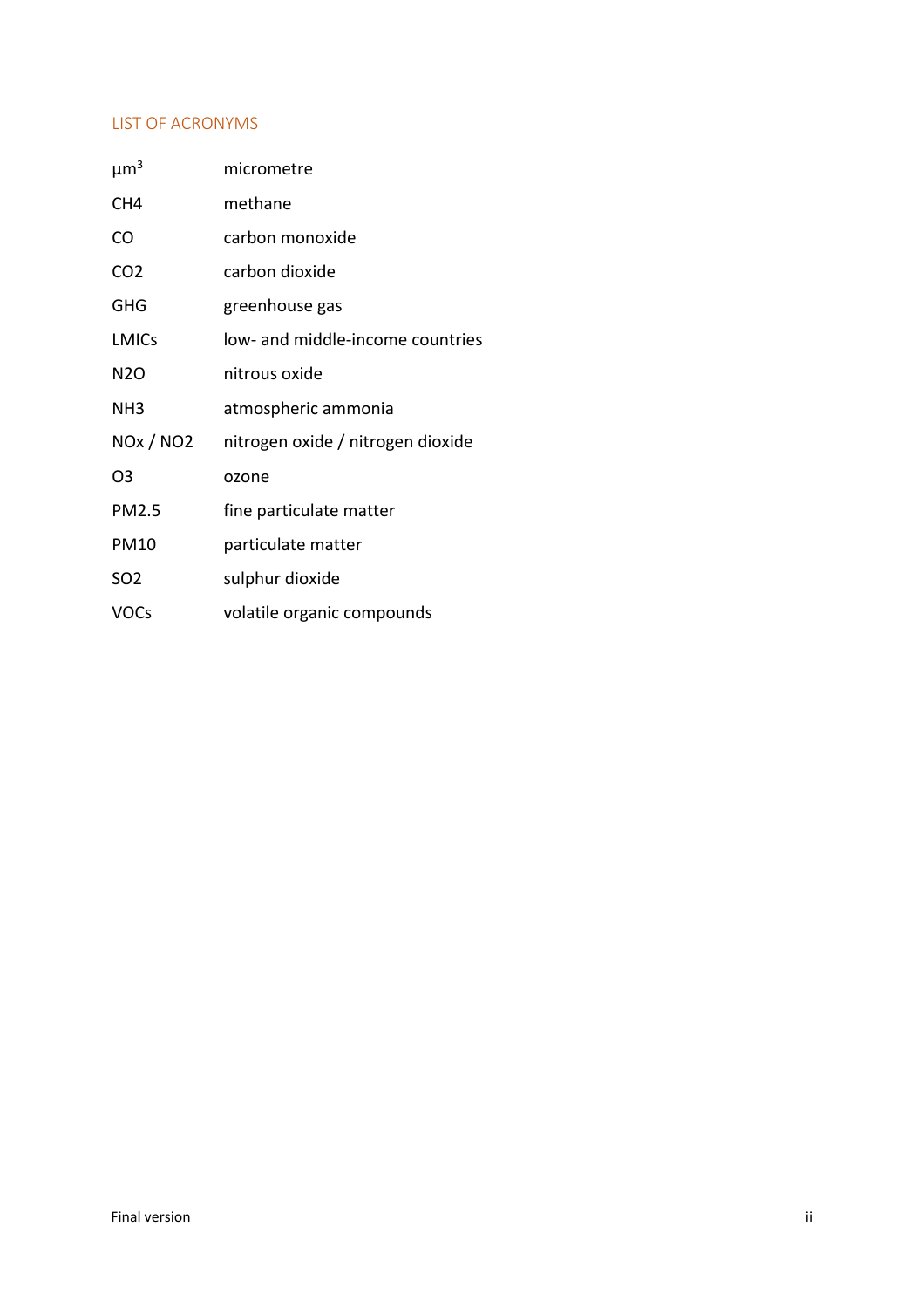### INTRODUCTION

In December 2019, news broke of a new virus that caused illness and death in Wuhan, China. This novel and contagious human coronavirus was named severe acute respiratory syndrome coronavirus 2, with the phrase COVID-19 quickly catching on. Due to its alarming spread worldwide, the World Health Organisation (2020) declared the COVID-19 outbreak as a pandemic on 11 March 2020. Governments across the world responded with unprecedented measures to limit the spread of the virus. COVID-19 and the efforts of governments to deal with it have been massively disruptive to every aspect of our societies.

Government responses included restrictions about social gatherings, a minimum distance between people in public spaces, temporary closure of numerous economic activities, travel restrictions for non-essential reasons, and covering of mouth-and-nose through face masks in public spaces. One of the widespread government responses worldwide has been to opt for lockdownsthat restrict people's movements. These lockdowns (and possibly some aspects of fear of infection) have led to a unique situation where people radically, in a very short period, changed their daily lives regarding where they work and how (and how often) they travel. National and local lockdowns limited all non-essential travel, including air and road transport, $1$  and closed numerous economic activities temporarily in those spaces where lockdowns were applied. International, national and local mobility of people were affected, reducing the number of trips and distances travelled. Due to the massively reduced movement of people throughout the world, we saw massively reduced traffic. Under strict lockdowns, road traffic – of both public and private vehicles – and air travel came to a standstill just about, and whilst under partial lockdowns traffic increased, it was less than during pre-COVID times. In Beijing, for example, average daily traffic volume decreased by 62% during the strict lockdown and by around 38% in 2020 (Cao et al. 2021:1). And in Vienna, road traffic was reduced by 43% in April 2020 (Brancher 2021:4). People being less keen on using public transportation might be a legacy of the COVID-19 pandemic in some parts of the world (OECD 2020:2).

Reduced traffic means lesser burning of fossil fuels, which affects short-term greenhouse gas (GHG) and air pollutant emissions from the transport sector. Worldwide the transport sector contributes just less than a quarter to all GHGs emissions. Road and aviation transportation respectively make up 72% and 11% of the transport sector's contribution to GHG emissions

 $1$  Water (including marine) transport has also been affected, of course, but given the purpose of this rapid review in the context of a research project about air emissions from the transport sector in Gauteng, where we hardly have water transport, we did not search for studies on water transport. Whilst rail transport is relevant for Gauteng, and we did search for it, we did not find any study on emissions from rail transport in the context of COVID-19.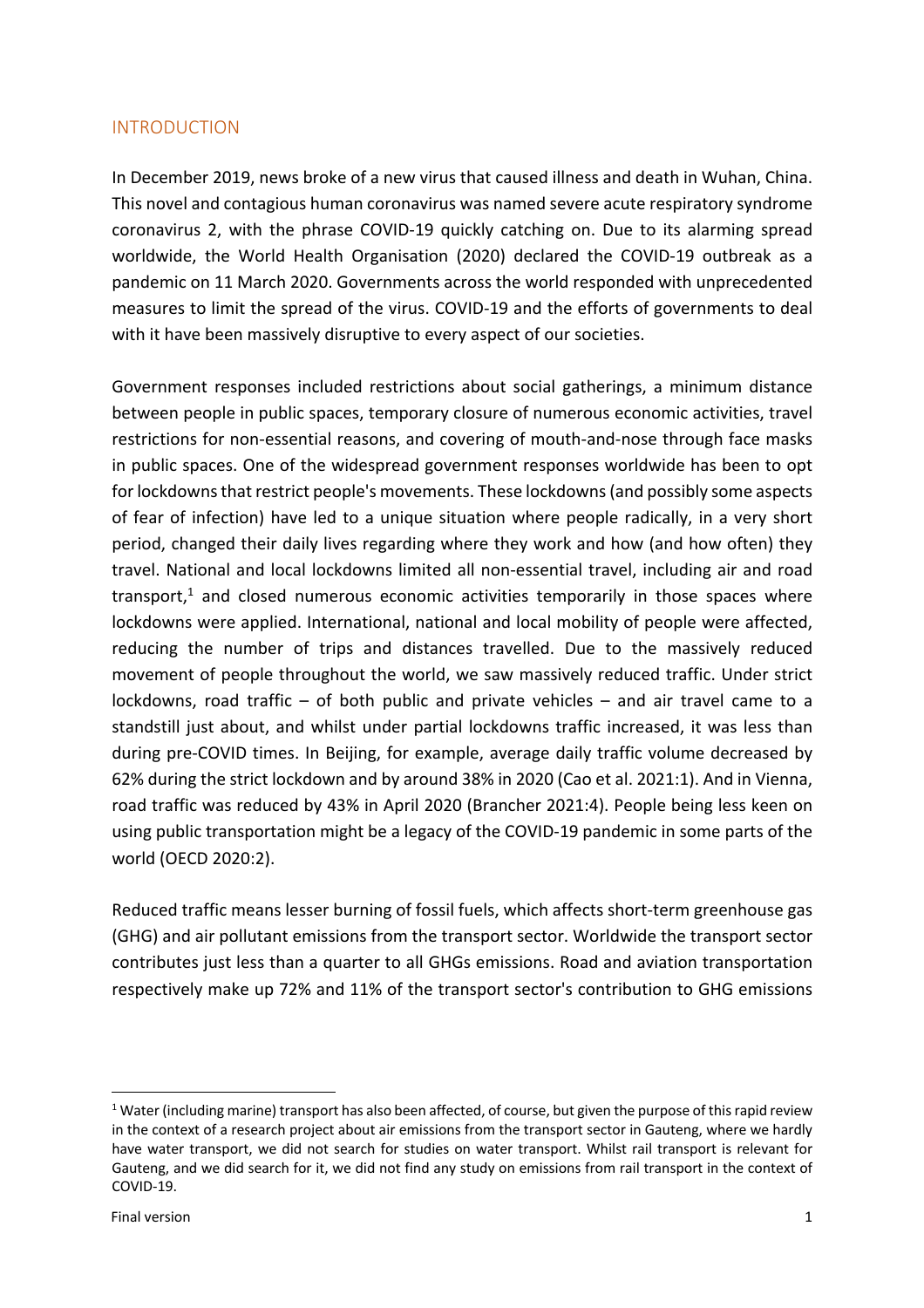(IPCC 2018). <sup>2</sup> The impact of COVID-19 measures on air quality did then not go unnoticed (Mahato et al. 2020; Monks 2020; NASA 2020; OECD 2020; Schiermeier 2020; Ventera et al. 2020). The Global Carbon Project (2020) reported on carbon emissions for 2020 going down by a record 7%, road transport emissions down by 10%, and aviation emissions down 40%. In Ireland, for example, transport emissions are estimated to have fallen by almost 17% in 2020, compared to 2019 (Sustainable Energy Authority of Ireland and Environmental Protection Agency 2021:6).

The burning of fossil fuels through transport is a significant source of GHGs (such as carbon dioxide) and numerous other air pollutants (such as carbon monoxide, nitrogen oxides, sulphur, and particulates). These pollutants pose health risks to humans, including chronic acute respiratory problems, cardiovascular diseases and carcinogenic illnesses (Banerji & Mitra 2021:2). According to the World Health Organisation (2016), air pollution is responsible for the deaths of nearly seven million people annually. They also contribute to climate change and the considerable threat of this to life on earth. The reduction of these air pollutants during COVID-19 lockdowns should thus interest us, to see what we can learn from this so-called 'natural experiment' for our mitigation and adaptation strategies.

Numerous studies have been conducted worldwide on changes in air quality due to the transport sector in the context of the COVID-19 pandemic (e.g., Brown et al. 2021; Burns et al. 2021; Cárcel-Carrasco et al. 2021; Clemente et al. 2022; Ravina et al. 2021; Tian et al. 2021; Xiang et al. 2020; Yang et al. 2021). Whilst these studies were undertaken mainly in highincome countries, there are also studies in low- and middle-income contexts. We then focus on the impact of COVID-19 – and governments' responses to it – on emissions from the transport sector in low- and middle-income countries. <sup>3</sup> We applied a rapid review methodology, as an evidence synthesis approach, to find relevant studies, extract data, and synthesise the data.

In this report, we describe the evidence base of 18 studies – see Appendix B for a list of these studies – in low- and middle-income countries (LMICs) focused on the emissions of GHGs and other air pollutants from the transport sector in the context of COVID-19. We synthesise the findings from these studies and group the presentation of findings in four broad groups of pollutants, namely GHGs, ozone precursor gases, aerosols, and acidifying gases. We discuss

<sup>&</sup>lt;sup>2</sup> In South Africa direct emissions from the transport sector account for 10.8% of total GHG emissions, the second highest sector contributor after the energy sector (Department of Transport 2018:8). Road transport contributes a massive 91.2% to the transport sector's total emissions (Department of Transport 2018:18).

 $3$  As is explained in the Methodology in Appendix A, we searched for studies everywhere, and applied a first round of inclusion/exclusion criteria to the studies found. This delivered just over 60 relevant studies that have been conducted worldwide. Given that this was to be rapid review, delivered within three months, we had to reduce the number of included studies. When focusing on countries with broadly similar development levels, we only included low- and middle-income countries in the rapid review.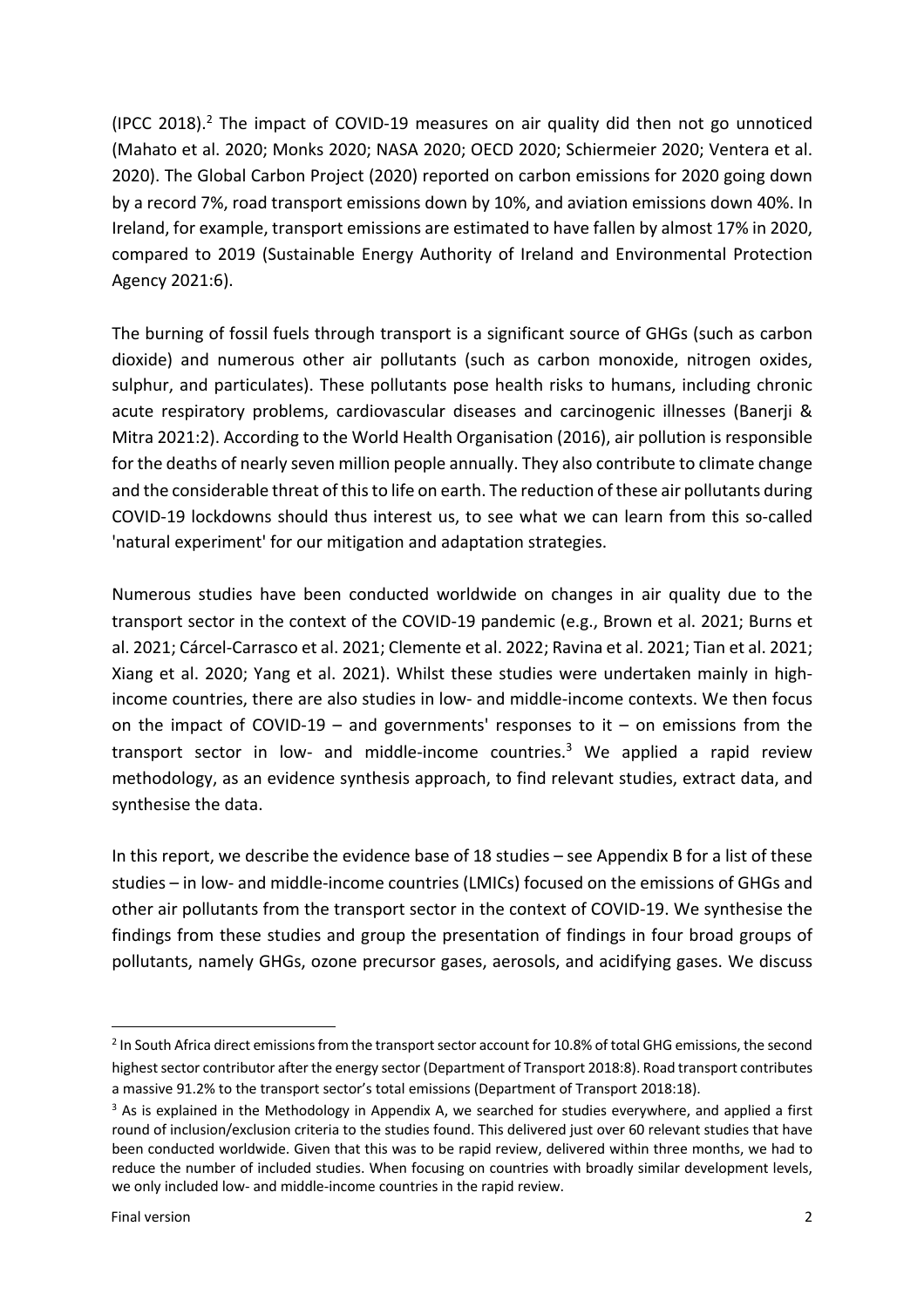what the results mean and conclude. A detailed description of the methodology followed in this rapid review can be found in Appendix A.

## DESCRIPTION OF THE EVIDENCE BASE

This section indicates how we came to the 18 studies included in this rapid review and then indicate key characteristics of these 18 studies.

### Search results

Initial search results identified a total of 1005 potential studies. Following duplicate removal (n=281) and screening at title and abstracts (n=338) for studies meeting the inclusion criteria,<sup>4</sup> the total number of studies was reduced to 386. Screening at full text removed an additional 368 studies, mainly because the excluded studies were not focusing on emissions related to the transport sector (indicated as 'not outcome' in Figure 1), which was not evident from titles and abstracts. Regarding population, i.e., studies from which countries to include, we initially did not have this as an exclusion criterium, as we wanted to consider studies throughout the world. But after applying our initial inclusion/exclusion criteria, we had 64 studies to review. This is simply too many studies to conduct a rapid review with (to be completed within three months). We then revised the inclusion criterium for 'population' to only include studies from LMICs (as per the definition of the World Bank). This meant that 46 studies were excluded from the relevant population, leaving us with 18 studies forming the evidence base for this rapid review. Figure 1 provides the complete study flow of this process.



Figure 1: Study flow diagram

<sup>4</sup> The methodology followed in this rapid review is discussed in detail in Appendix A.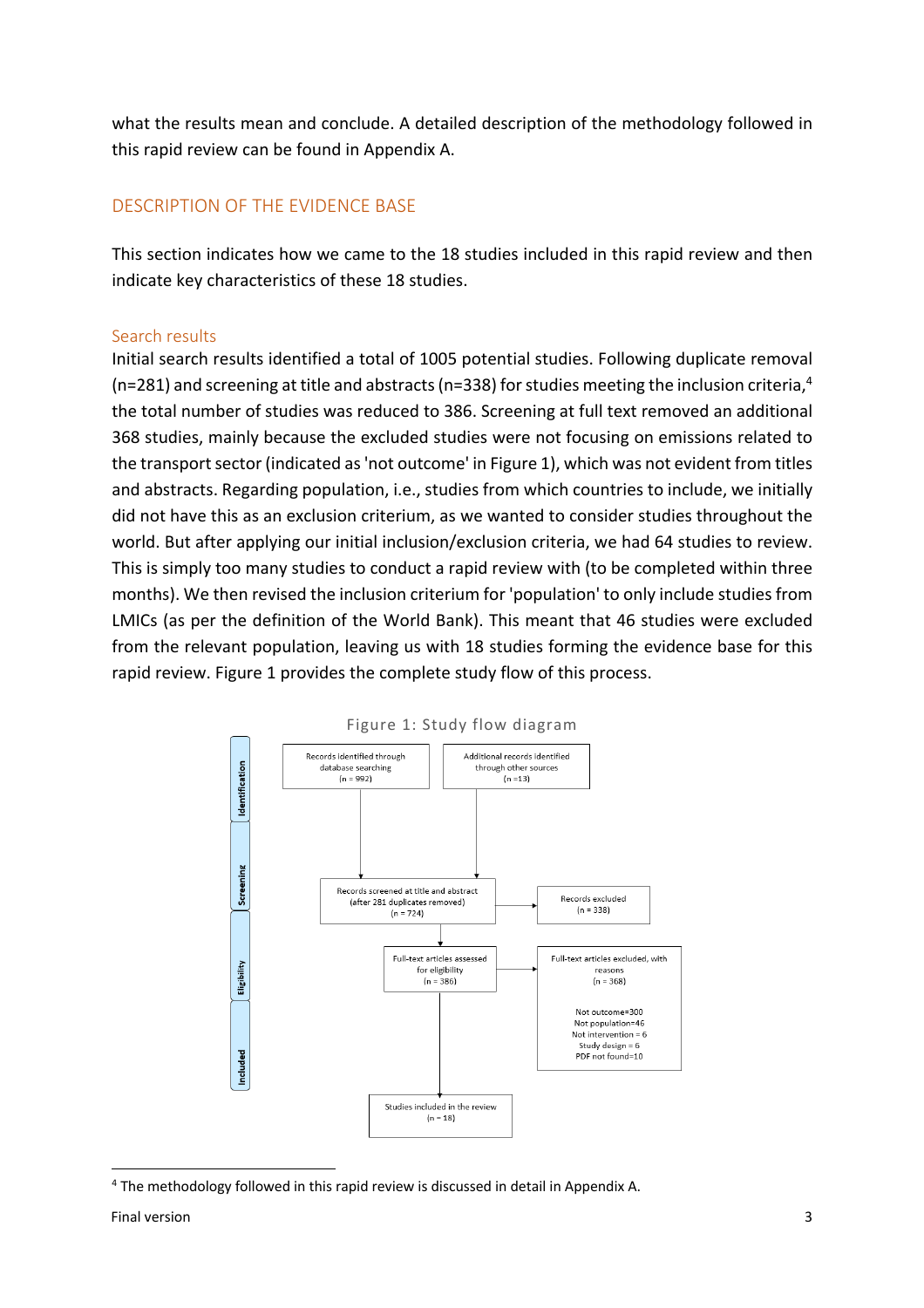#### Study characteristics

Most of the included studies were published in 2021 (n=12), with only six published in 2020. The evidence base only constitutes academic journal articles, although any research report, government report, dissertation or online book chapter could have been included. We did not find such publication types. The studies were mainly conducted in Asia (n=14), with two in Latin American and one in Europe and one study from Africa. The overwhelming majority of the studies were conducted in China (n=12), followed by Colombia (n=2) and one in each of Algeria, Thailand, India, and Turkey. Figure 2 below highlights the geographic coverage of the included studies. In terms of country income classification, the evidence base comprises sixteen studies from upper-middle-income countries and two from low-middle-income countries. This means that the evidence base, in terms of income, is similar to South Africa.



Overall, an analytical quantitative approach was the most popular study design, with eleven studies adopting it. Seven studies applied a quasi-experimental research design. The studies mainly draw on emissions data from roadside and/or traffic monitoring stations. One study uses air quality sensors on taxis and one drawing on monthly passenger volume of road transportation, then deducing NOx. All the studies in the evidence base have a comparative aspect, comparing air quality data during COVID-19 to a pre-COVID-19 period. In such comparisons, the studies account for any changed meteorological conditions (such as wind speed, wind direction, air temperature, atmospheric pressure and precipitation) that could have affected emissions. This is crucial because air quality levels result from chemistry and meteorological conditions (Brancher 2021:2).

Most of the studies in the evidence base assessed the variations in the emissions or pollutants at a local level (n=13), predominantly city-wide variations based on distributed air monitoring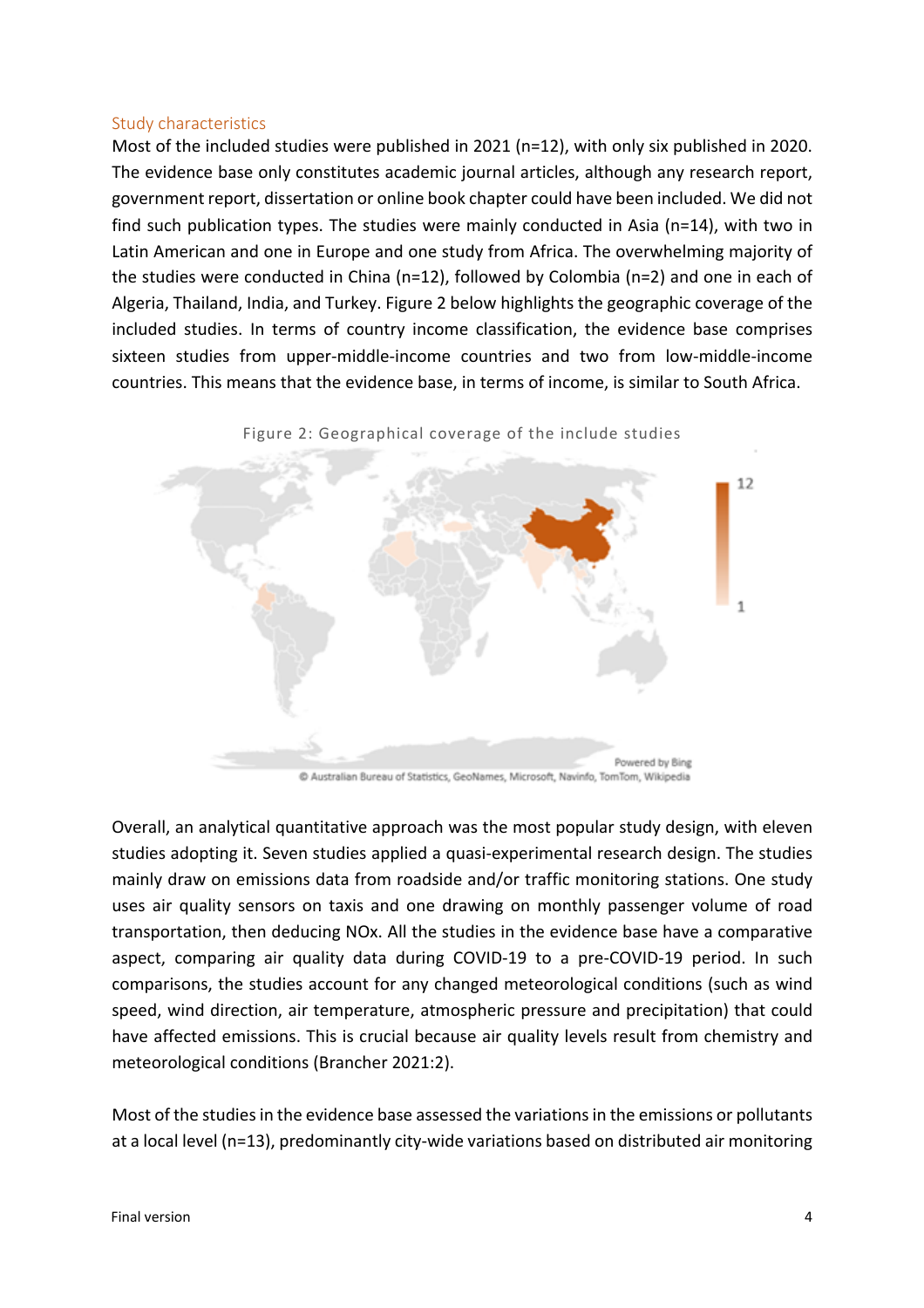stations. Three studies considered variations across a region/province/district, and two studies assessed emission changes at a national level, as shown in Figure 3.



Nearly all the studies (n=17) included in the evidence base assessed emissions from road transport, with one study considering both road and air transport emissions. One study did not specify the transport sector which caused the emissions. Whilst we did include in our search strings concepts for rail transport, we found no studies covering air pollutant emissions from rail transport – see Figure 4.



In terms of the action taken in the context of COVID-19, we looked out for two broad categories of interventions regarding transport. The one is government responses to reduce the spread of COVID-19; these were typically strict or partial lockdowns and included travel restrictions at international, national, regional and / or local levels. The other category of intervention is changes in individual or societal behaviour due to COVID-19, leading to changes in transport use, for example, less use of public transport. All 18 studies in the evidence base are about government lockdowns; in our searching, we found no study on individual / societal behavioural changes. We do anticipate, though, that studies focused on this will be forthcoming.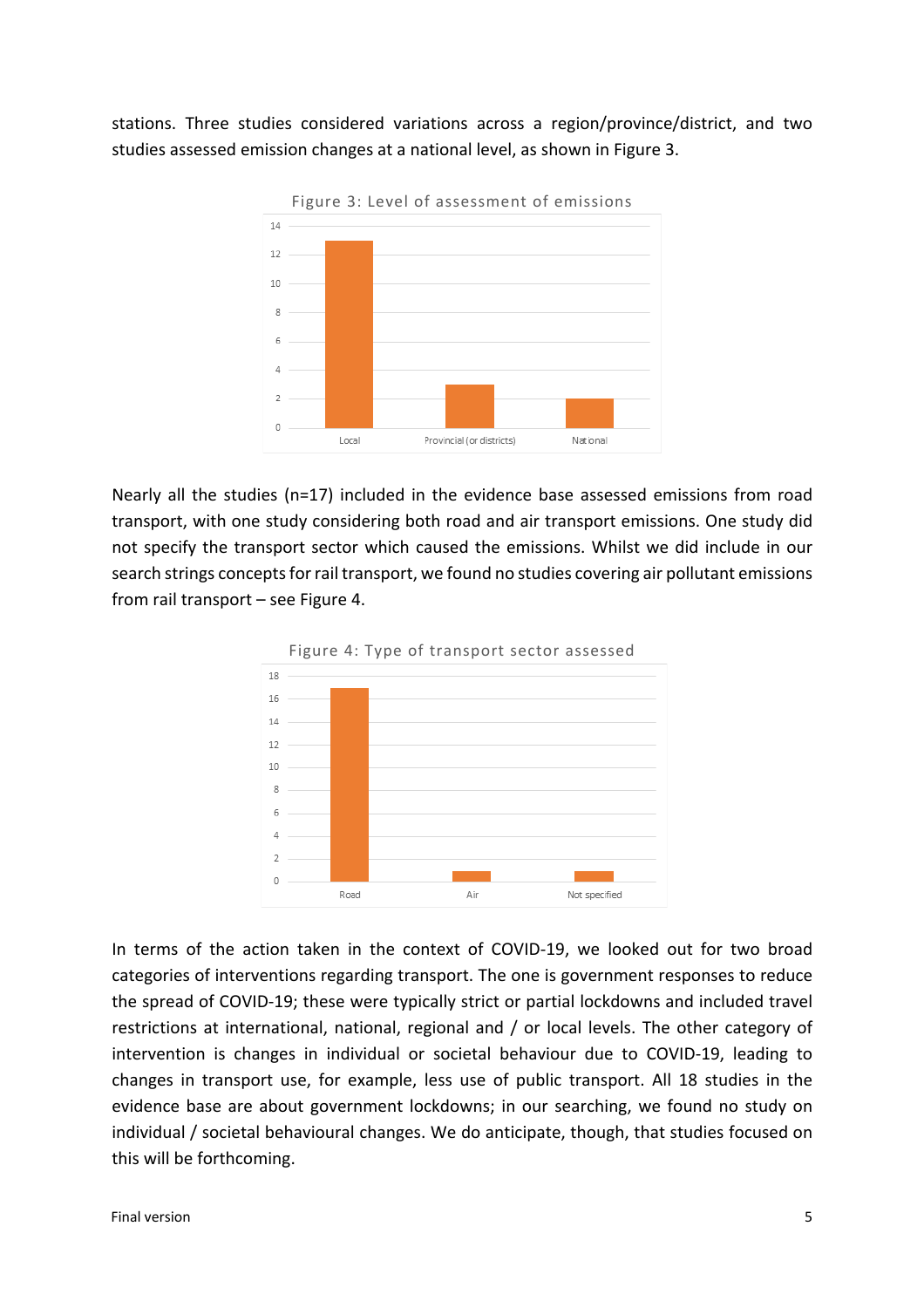## FINDINGS OF THE RAPID REVIEW

In this section, we report the emissions findings from the included studies. We structure our indication into four groupings, namely aerosols (fine particulate matter and particulate matter), ozone precursor gases (carbon monoxide, non-methane volatile organic compounds, and nitrogen oxides), acidifying gases (sulphur dioxide and atmospheric ammonia), and greenhouse gases (carbon dioxide, methane, nitrous oxide, and ozone). Our coding tool included data for emissions of nitric oxide, benzene, ethylbenzene and toluene, but none of the studies in the evidence bases reported on these specifically.

#### Aerosols

Regarding aerosols, the evidence base reports on concentrations of fine particulate matter and particulate matter.

### *Fine particulate matter*

There are fourteen studies in the evidence base that consider the impact of changes in the transport sector – due to lockdowns at a national level (n=9) and local level restrictions (n=5) on concentrations of fine particulate matter (PM2.5).5 All fourteen studies look at changes in PM2.5 concentrations resulting from changes in road transport patterns. These studies were conducted in China (n=10), Colombia (n=2), India (n=1) and Thailand (n=1). One study also assesses changes in PM2.5 concentration levels due to air transport; they find PM2.5 concentrations declined by 80% and 60% in the Level 1 and Level 2 response periods in China's Yangtze River Delta Region (Li et al. 2020).

In eleven of the fourteen studies focusing on the effects of road transport on ambient air quality, PM2.5 concentration levels decreased during the respective lockdown or restriction periods compared to pre-lockdown levels. Overall, the reported decreases fell between a 1% and 80% decline in concentrations of PM2.5. Specifically, PM2.5 reductions related to road transport were:

- Jia and colleagues (2021) report an average reduction of 15.2  $\mu$ g/m<sup>3</sup> for PM2.5 across 361 cities in China during the traffic period compared to the pre-traffic control period;
- 12.5% reduction (Dejchanchaiwong & Tekasakul 2021) as measured on two road site stations in Bangkok, Thailand, when comparing the daily average PM2.5 mass concentration immediately before lockdown (March 2020) and during lockdown (April 2020);
- 17% reduction across five air quality traffic stations in Bogota, Colombia (Camargo-Caicedo et al. 2021). Camargo-Caicedo and colleagues (2021:6) also have specific findings on black carbon (also called soot) emissions.<sup>6</sup> They found a decrease of 15%

<sup>&</sup>lt;sup>5</sup> PM2.5 indicates particulate matter with an aerodynamic diameter of less than 2.5 micrometre ( $\mu$ m<sup>3</sup>).

<sup>6</sup> Black carbon is a short-lived PM2.5 pollutant.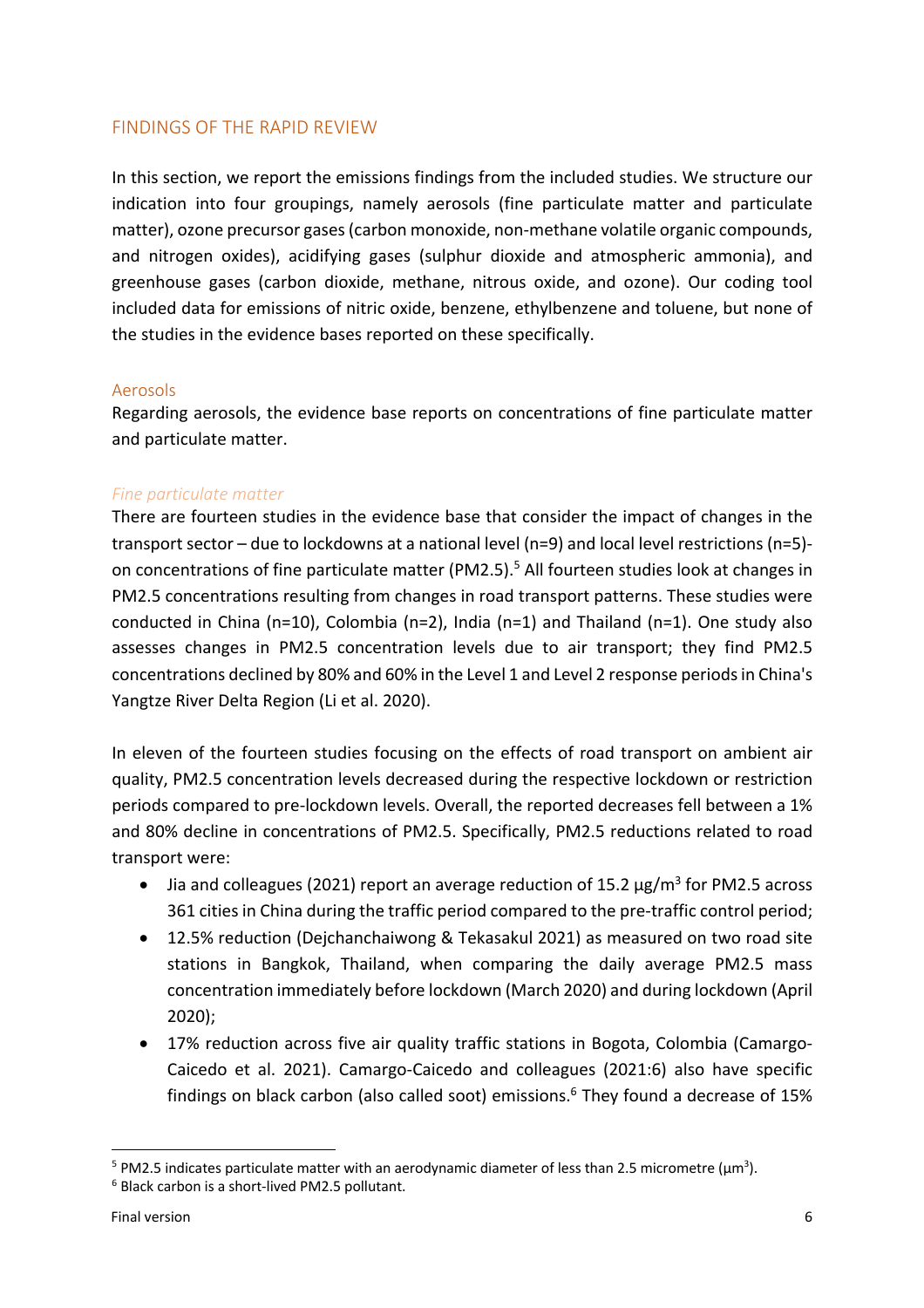in black carbon emissions at five air quality traffic stations in Bogota, Colombia, between January and June 2020 compared to comparative periods in 2018 and 2019;

- a range between 23% and 29% from 17 highway monitoring stations across Beijing, China (Cao et al. 2021);
- 5% and 35% reduction in Bogotá and Medellín (Colombia), respectively, during strict lockdown from (25 March to 26 April 2020) compared to a pre-COVID period (Mendez-Espinosa et al. 2020). In the partial lockdown period (27 April to 30 June 2020), the reductions were 31% in Bogota and 34% in Medellín;
- 35% and 29% reductions in Shanghai during the full lockdown (23 January to 9 February 2020) and partial lockdown (10 February to 23 March 2020) in comparison to the same period in 2018-2019, respectively, based on roadside data (Wu et al. 2021);
- an average of 37.8% decrease in PM2.5 concentrations in the period of intense government interventions (24 January to 29 February 2020) relative to the period before lockdown (between 1 and 23 January 2020) (Gu et al. 2021);
- 39.3% reductions across 49 cities in the four Chinese provinces (Chen et al. 2021);
- a range between 1% and 44% reductions across three roadside monitoring stations in Hong Kong (Huang et al. 2020);
- 54% reduction across 52 locations in Hyderabad, India (Eregowda et al. 2021); and
- Li and colleagues (2020) show that PM2.5 concentrations related to vehicle exhaust emissions decreased by 75% in the Level 1 response period and 50% in the Level 2 response period in China's Yangtze River Delta Region.

Two studies report mixed results on the effect of lockdown measures on PM2.5 concentrations due to road transport. Dejchanchaiwong and Tekasakul (2021) find that relative to the normal period (April 2019), the daily PM2.5 concentrations at road sites during the strict lockdown (April 2020) in Bangkok (Thailand) were not significantly different, as the small observed reductions could be attributed to normal random variations. However, comparing the daily average PM2.5 mass concentration immediately before lockdown (March 2020) and during lockdown (April 2020) at two road site monitoring stations shows that PM2.5 concentrations decreased by 12.5% (Dejchanchaiwong & Tekasakul 2021). Depending on the city of investigation, the Gao (2021) study also indicates mixed results on PM2.5 concentrations from the transport sector during the lockdown period across Wuhan, Beijing, Shanghai, and Guangzhou, relative to the pre-lockdown period. The PM2.5 concentrations decreased or slightly increased in the four Chinese cities in May 2020, owing to meteorological conditions being more conducive to the dispersion of air pollutants. The study notes that the abnormal increase of PM2.5 in Beijing was probably caused by transported pollutants produced by uninterrupted industrial emissions and fireworks during New Year's Eve and the Lantern Festival, as well as the influence of adverse weather conditions.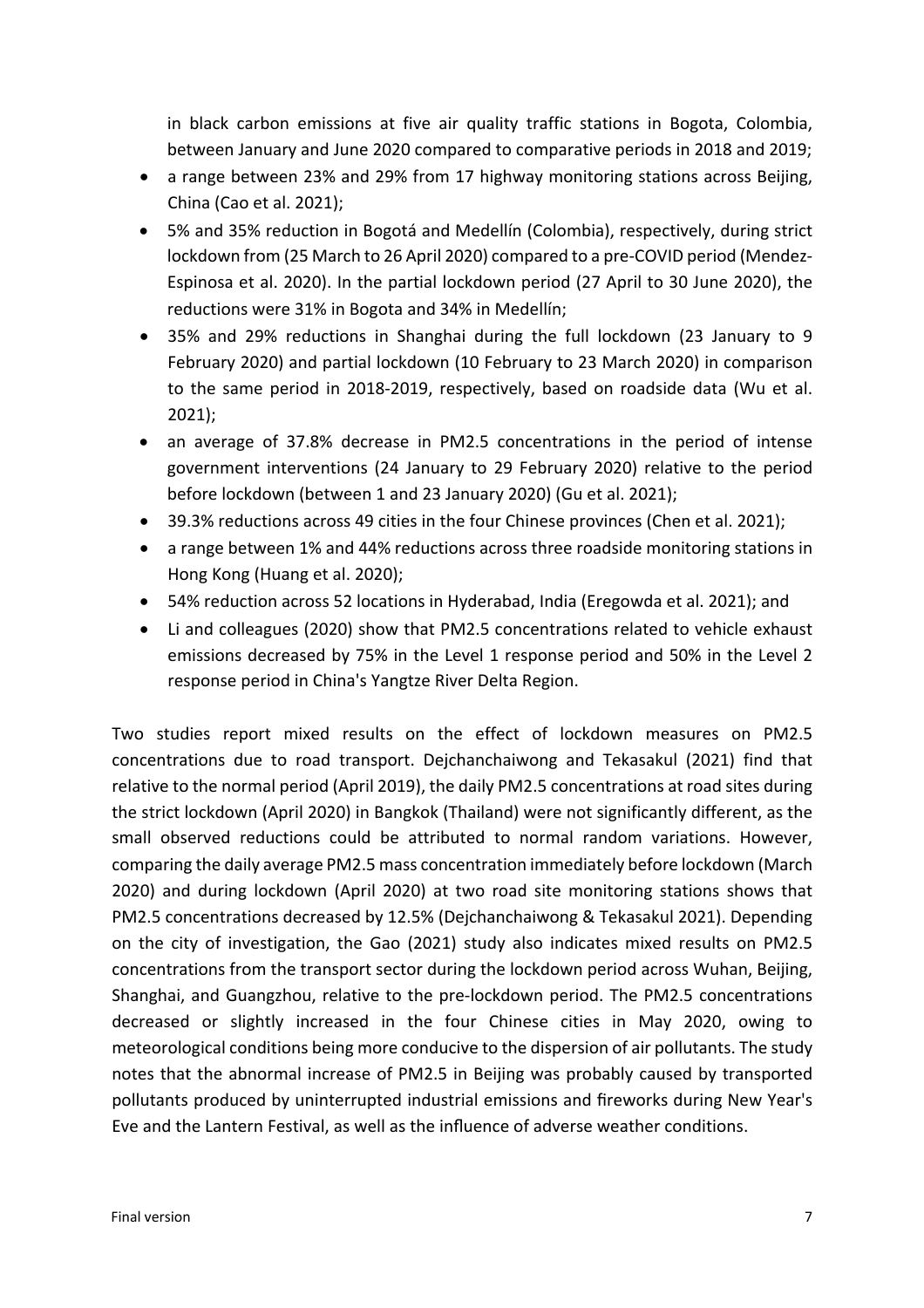One study, Brimblecombe and Lai (2020), indicates insignificant differences between the average PM2.5 concentrations during the lockdown period and a pre-lockdown period due to road transport. The researchers compare the daily average concentrations of PM2.5 in and around Beijing, focusing on two-week periods before lockdown (29 May to 12 June) and the lockdown period (13 May to 26 June). They find overall no significant difference between the daily average concentrations of PM2.5. This lack of significant differences noted in the study could be attributed to the shortness of the time between the pre-lockdown and the lockdown period used for comparison in this study.

### *Particulate matter*

Seven studies in the evidence base indicate changes in particulate matter (PM10)<sup>7</sup> concentrations due to the transport sector. Five of these studies took place in China, and two in Colombia. Four studies conducted their measures at a local level, two at provincial/regional level, and one at the national level. All the studies looked at PM10 concentrations due to road transport changes, with one study (Li et al. 2020) also measuring PM10 concentration levels caused by air transport. Five studies looked at PM10 concentrations in the context of lockdown measures that affected national mobility, while local mobility was affected by lockdown measures in the other two studies.

All the studies show a decrease in the concentrations of PM10 from vehicle emissions during the COVID-19 period, compared to a pre-COVID-19 period.

- 17% reduction in Bogota in Colombia (Camargo-Caicedo et al. 2021:6).
- 28.9 % reduction across 49 Chinese cities in the light of private vehicle restriction policies (Chen et al. 2021:5).
- $\bullet$  31% reduction across 361 cities in China (Jia et al. 2021:3).<sup>8</sup>
- 37% reduction in Hong Kong, based on measures at roadside monitoring stations (Huang et al. 2020:3). 9
- 28% reduction in Bogotá and 33% reduction in Medellín in Colombia during strict lockdown (20 March to 26 April 2020), and 38% and 19% reduction in the respective cities during relaxed lockdown (27 April to 30 June 2020), compared to a pre-COVID period (Mendez-Espinosa et al. 2020:4).
- 46% reduction during strict lockdown (23 January to 9 February 2020) and 22% reduction during partial lockdown (10 February to 23 March 2020) in Shanghai, based

<sup>7</sup> PM10 is PM2.5 plus coarser particles. PM10 is not a singular pollutant, but a mixture of aerosols varying widely in size (although all have a diameter of 10 microns or less), shape and chemical compositions. It has multiple emission sources, including the combustion of oil, gasoline, diesel or wood, but also dust from landfills and construction sites, wildfires, and industrial sources. It can also be formed in the atmosphere through chemical reactions between, for example, NOx, SO2, and organic compounds.

<sup>&</sup>lt;sup>8</sup> The average reduction, after controlling for meteorological factors and traffic control type, was 22.1 (17.9,  $26.2) \mu$ g/m<sup>3</sup> (Jia et al. 2021:3).

<sup>9</sup> When measuring ambient air quality, PM10 concentrations were slightly lower than concentrations at roadside, with a 38% reduction compared to a pre-COVID-19 period (Huang et al. 2020:4).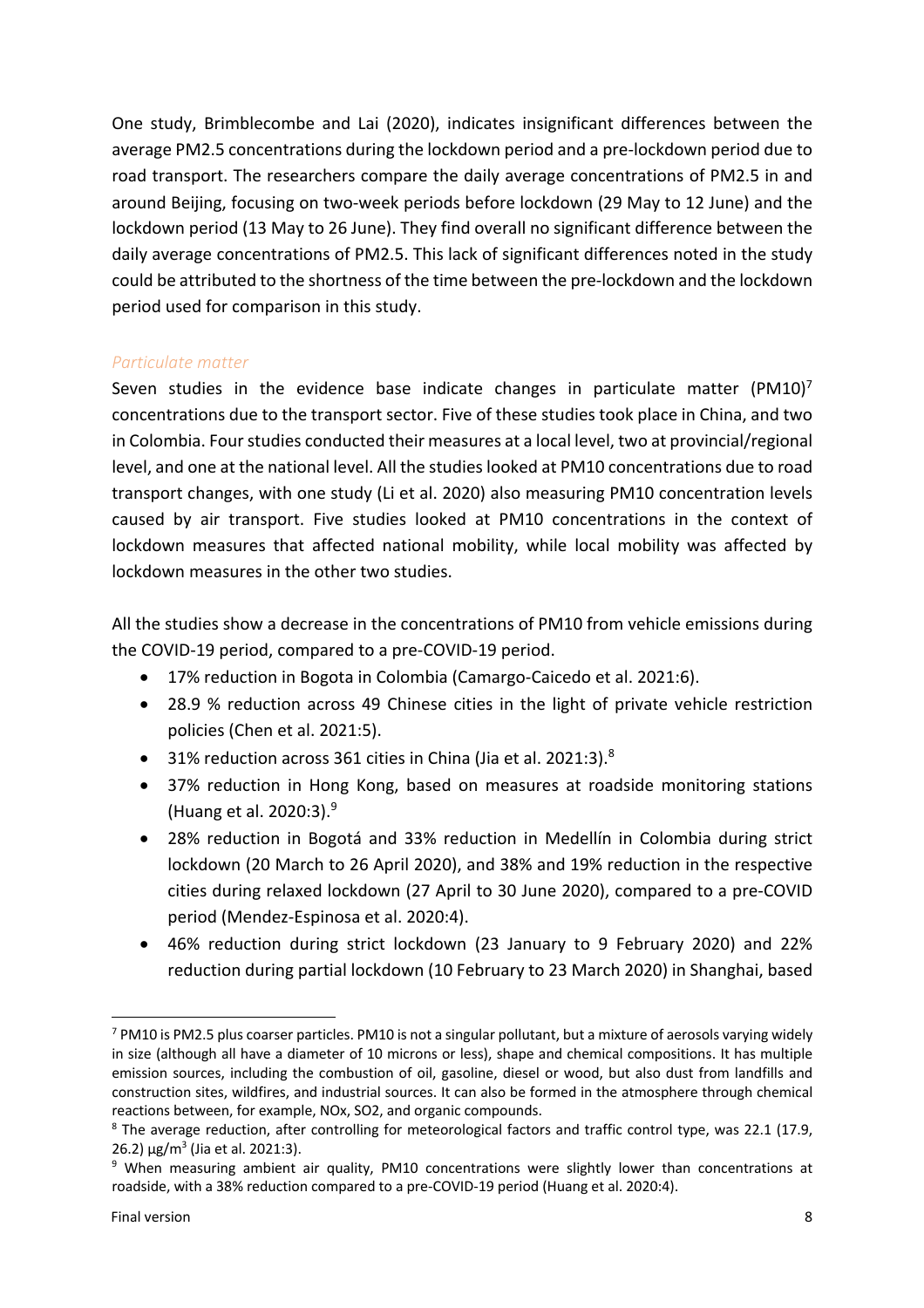on roadside measurement, compared to the same periods in 2018 and 2019 (Wu et al. 2021).

• 75% reduction (during Level 1 restrictions) and 50% reduction (during Level 2 restrictions) across 41 cities in the Yangtze River Delta Region of China (Li et al. 2020:8).

The only study in the evidence base that considered PM10 concentration from air traffic is Li and colleagues (2020:8). They found a reduction of 80% and 60%, respectively, during Levels 1 and 2 of restrictions compared to pre-COVID concentrations in China's Yangtze River Delta Region.

## Ozone precursor gases $10<sup>10</sup>$

In the evidence base, we have studies reporting on emissions from the transport sector related to carbon monoxide, nitrogen oxides, and volatile organic compounds, comparing pre- and during-COVID periods.

## *Carbon monoxide*

Nine of the included studies assess changes in concentrations or emission intensity of carbon monoxide (CO) in China (n=7), Thailand (n=1) and India (n=1). All the studies assessed road transport-related CO emissions, with one of the studies also considering CO emissions from the air transport sector (Li et al. 2020). In six studies the context was national level lockdowns, and in three studies it was government responses affecting local mobility.

All the studies report evidence of decreased CO concentrations or intensity that ranged from 8% to 80% during the respective lockdown periods as compared to pre-lockdown periods.

- Across 361 cities in China, the Jia study (2021) indicates that CO reduced by an average of 0.18 μg/m<sup>3</sup> during the traffic control period compared to the normal traffic period.
- CO concentrations in Bangkok (Thailand) decreased by 8.3% at road sites during the lockdown period, compared to the same period in 2019, and with the same percentage compared to the pre-lockdown level in 2020 (Dejchanchaiwong & Tekasakul 2021).
- Chen and colleagues (2021) indicate a 10.1% decrease in concentrations of CO in 49 cities from four Chinese provinces.
- In Hong Kong, the Huang study (2020) compares data from three roadside air quality monitoring stations for the first four months of 2020 with data from the preceding three years (2017 to 2019). Comparing February 2020 with the same months in previous years, the study shows a reduction of CO emissions of between 7% and 21%. But for April 2020, compared to previous years, CO emissions reduced by between only two percent, and an increase of 40% (Huang et al. 2020:4).

 $10$  These gases are oxidising agents, meaning they are very reactive with other compounds.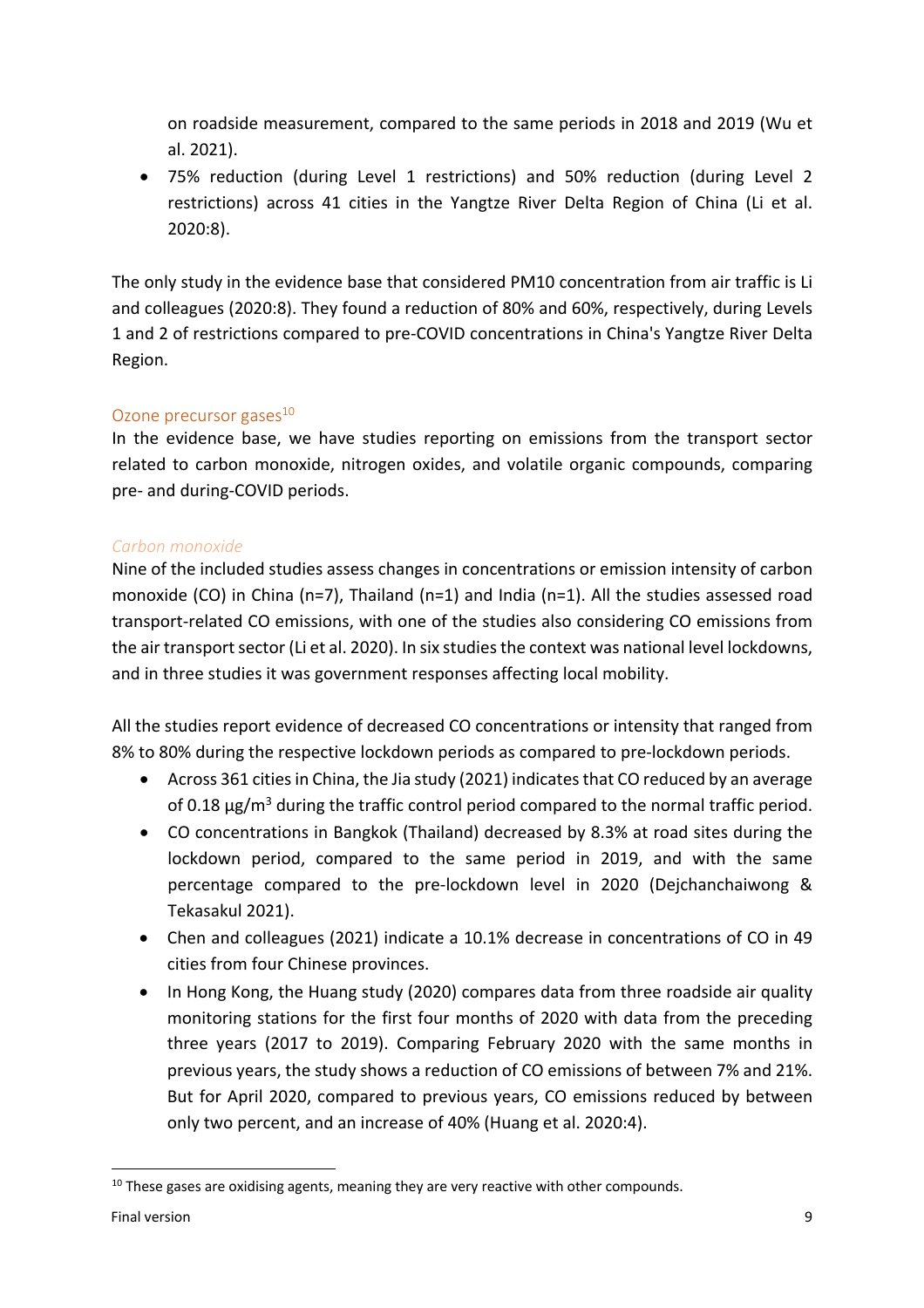- The emission intensity of CO decreases by between 23% and 29% across 17 highway monitoring stations in Beijing (Cao et al. 2021).
- Compared to the same periods in 2018 and 2019, Wu and colleagues (2021) find CO emissions in Shanghai (China) declining by 34% and 26% during the full lockdown period (23 January to 9 February 2020) and partial lockdown (10 February to 23 March) (Wu et al. 2021).
- In Nanjing (China), CO concentrations decreased by 44.9% during the COVID-lockdown periods (24-31 January 2020 and 17-24 February 2020) in comparison to the pre-COVID period (1 October to 23 January 2020) (Wang et al. 2021).
- Findings from Eregowda and colleagues (2021) show that vehicular CO emission in Hyderabad, India reduced by 61% during the lockdown period compared to usual traffic emissions.
- Li and colleagues (2020) find that vehicle-related CO emissions decreased by 75% in the Level 1 response period and 50% in the Level 2 response period in the Yangtze River Delta Region. CO emissions from aircraft decreased by 80% in the Level 1 response period and 60% in the Level 2 response period.

## *Nitrogen oxides*

The evidence base holds 13 studies that consider nitrogen oxide  $(NOx)^{11}$  emissions from the transport sector in the context of the COVID-19 pandemic. Nine of the studies indicate measuring nitrogen dioxide (NO2) emissions, with the other four studies showing NOx emissions. For purposes of this report, we group reporting on NO2 and NOx together, given that NO2 is one of two NOx gases (with nitric oxide the other). Where a study specified NO2, we report it as such.

Most of the studies were conducted in China (n=10) and one each in Colombia, India, and Thailand, respectively. Ten studies focused on a local level, two on provincial/regional level, and one on the national level. All but one study looked at NOx emissions from road traffic, one study did not specify the transport sector, and one study (Li et al. 2020) also looked at emissions from air traffic. In nine of the studies, the government response to COVID-19 included lockdown measures that affected national mobility; in three studies, the lockdown measures only affected local mobility; and in one study, both national and local mobility was affected (Cao et al. 2021).

Regarding the impact on NOx emission, nearly all the studies in the evidence base found a reduction (and many a significant reduction), with only one study showing a mixed impact on NOx emissions. The twelve studies that show reduction compared to a pre-COVID-19 period report the following reduced NOx concentrations:

<sup>&</sup>lt;sup>11</sup> The main source of NOx emissions is the transport sector. As an air pollutant NOx contributes to the formation of smog and acid rain, and at very high concentrations can cause lung damage.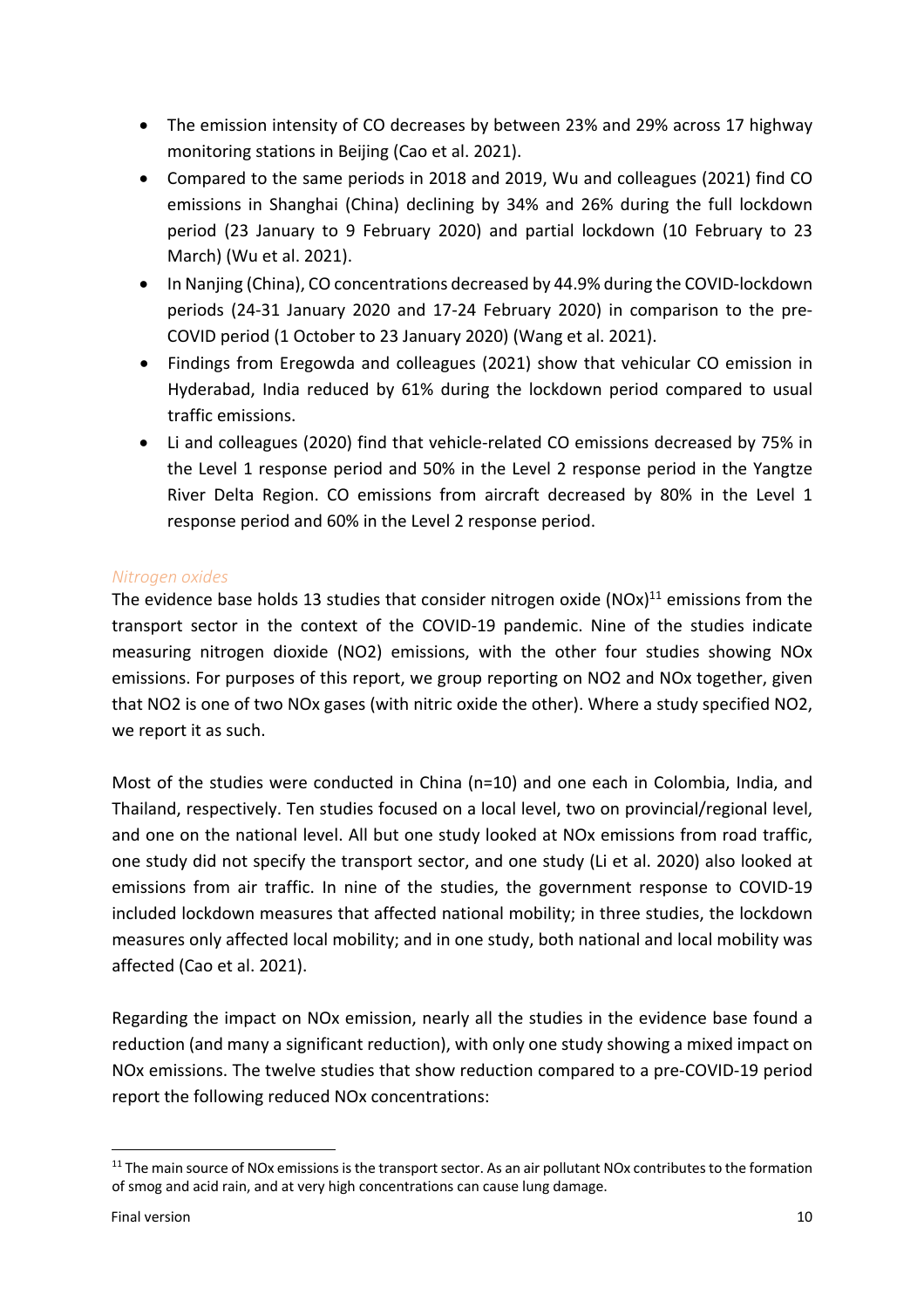- In Beijing (China), Brimblecombe and Lai (2020:6) report a reduction (from 46.6 ± 11.1 μg/m<sup>3</sup> to 36.4 ± 7.4 μg/m<sup>3</sup>) in NO2 concentrations when comparing two weeks before the June 2020 localised lockdown (around Xinfadi Market) with two weeks after this lockdown.
- Still, in China, Chen and colleagues (2021), focusing on private vehicle restriction policies, also find a reduction in ambient NO2 concentrations after controlling for meteorological factors between 1 August 2019 and 7 February 2020.
- In the same city and in the context of the same localised lockdown restrictions that led to a decline in traffic flows by about 23%, Cao and colleagues (2021) found NOx emission reduced by a third during the strict lockdown level, as compared to the same period in 2019. Comparing the pollutant measures from 17 highways in Beijing, they find that the spatial distribution of the pollutant radiates outward from the central urban area (Cao et al. 2021:9).
- In Bangkok (Thailand), Dejchanchaiwong and Tekasakul (2021) draw on the one-hour average of NO2 ambient concentrations from five roadside monitoring stations preand during COVID-19 lockdown. They find a reduction in NO2 concentrations of 23.5% at road sites (Dejchanchaiwong & Tekasakul 2021:7).
- In their study in Hong Kong, drawing from air quality monitoring data from three roadside stations and comparing data from January to April 2020 with data for the same months in 2017 to 2019, Huang and colleagues (2020) found a reduction in NO2 emissions in most months, of between 1% and 28%. In April 2018 and April 2019, though, NO2 roadside concentrations were lower than in April 2020. Meteorological conditions explain this: April 2020 were unfavourable for air movements to disperse these pollutants (Huang et al. 2020:3).
- From Hyderabad in India, we learn of a 38% reduction in NOx from vehicle concentrations during the lockdown period (Eregodwa et al. 2021:9).
- Gu and colleagues (2021) found a reduction in NO2 concentrations from transport in Shanghai during various periods; the most drastic decrease was that of 46.2% in the period of intense restrictions, to a 37.9% reduction during gradual recovery, compared to the same months from 2017 to 2019 (Gu et al. 2021:3).
- Jia and colleagues (2021) collected data from 361 cities across China in the context of nationwide traffic restrictions due to the COVID-19 pandemic and compared concentrations post-traffic control with pre-traffic control. They found a substantial reduction – and the largest decrease in the numerous air pollutants measured – in NO2 emissions from road traffic: a reduction of 40.5% (Jia et al. 2021:3). After controlling for meteorological factors and traffic control type, the average decrease was 9.9 (9.1, 10.8) μg/m<sup>3</sup>.
- NO2 concentrations from road traffic decreased significantly in Nanjing (China) during the COVID-19 lockdown period, by 47.1%, Wang and colleagues (2021) found. They utilised air quality sensors on a taxi fleet pre-COVID (October 2019 to 23 January 2020), during COVID-19 lockdown (24 January to 14 February 2020), and post-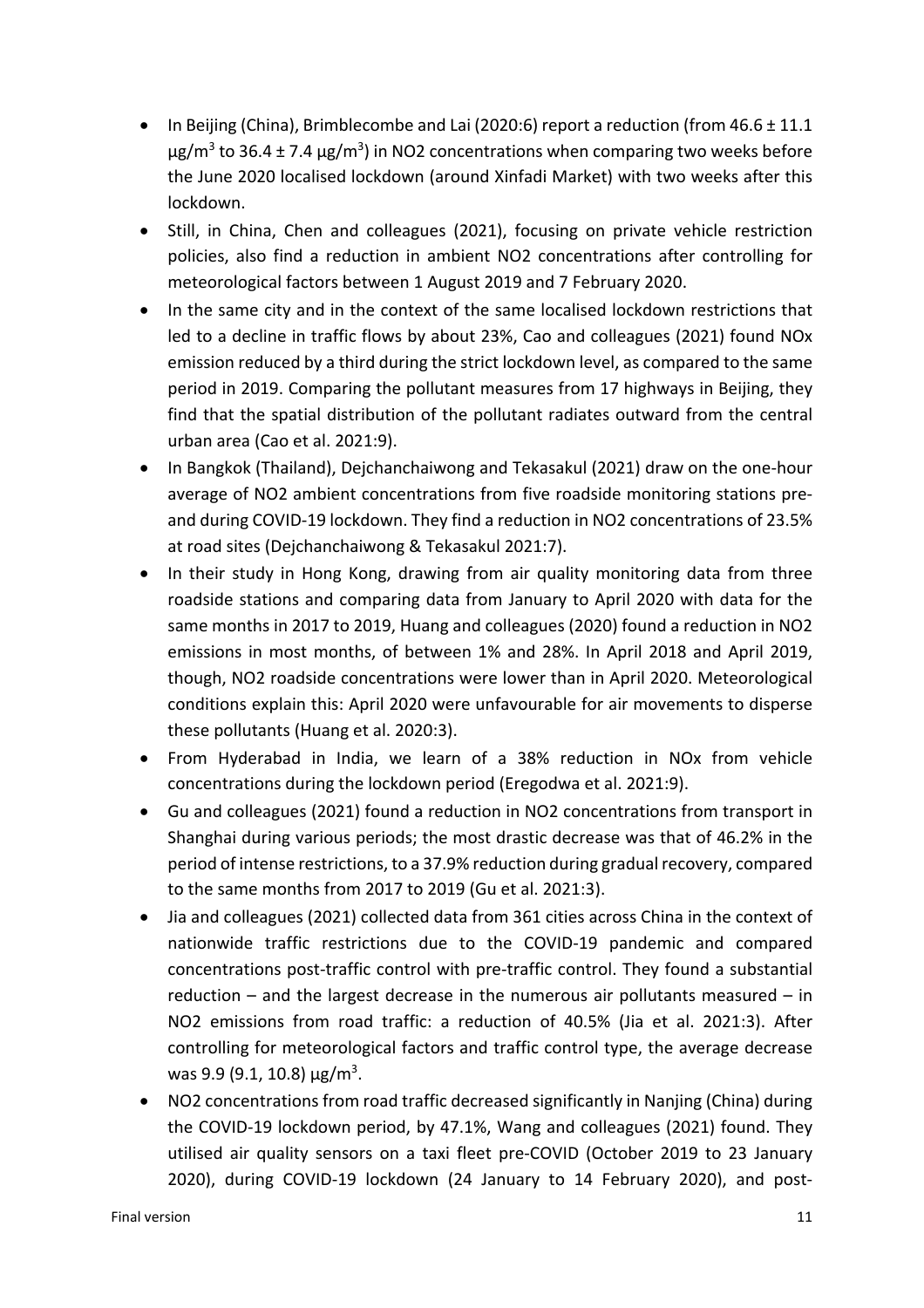lockdown (1 March to 30 September 2020) to collect the data. They also found that NO2 (and CO) concentrations reflected a pattern reflecting traffic volume – high concentrations with higher traffic volumes (Wang et al. 2021:1).

- The study by Wu and colleagues (2021) in Shanghai found significant reductions in NO2 concentrations in the context of COVID-19 lockdowns. To measure NO2 emissions from road transport, they drew on data from four roadside stations in busy traffic spots, comparing data from 2018 to 2020. NO2 concentration at roadside sites decreased by 48% during strict lockdown and 32% during partial lockdown, compared to the same periods in 2018 and 2019 (Wu et al. 2021:7).
- The study by Mendez-Espinosa and colleagues (2020) found reductions in NO2 concentrations in Bogotá and Medellín in Colombia during strict lockdown from 25 March until 26 April 2020, compared to the same periods in the previous five years (2015-2019), and a before lockdown period (21 February – 19 March 2020) and a relaxed lockdown period (27 April-30 June 2020). During the strict lockdown period, NO2 concentrations in Bogotá reduced substantially by 62% and in Medellín by 69%, as measured at the traffic stations, compared to previous years (Mendez-Espinosa et al. 2020:5).
- In the study by Li and colleagues (2020) in the Yangtze River Delta region of China, they collected data on NOx concentrations from road and air transport. NOx emissions from vehicles reduced by 75% in the Level 1 response period, and by 50% in the Level 2 period, whilst for NOx emissions from air transport, the reductions were 80% and 60% respectively for the two periods, compared to pre-lockdown (Li et al. 2020:9).

As indicated, one study in the evidence base had mixed results regarding NO2 emissions in the context of the COVID-19 pandemic. Gao and colleagues (2021) looked at data from four megacities in China – Wuhan, Beijing, Shanghai, and Guangzhou – from January to May between 2016 and 2020. During the strict lockdown period of 24 January to 8 February 2020 (the Chinese New Year Festival period), NO2 concentrations reduced sharply, compared to the pre-COVID period, by 49.4%, 42%, 50.3%, and 66.1%, respectively in Wuhan, Beijing, Shanghai, and Guangzhou (Gao et al. 2021:4). In the period 9-29 February 2020 though – with lockdown still in place – NO2 concentration decreased further in Wuhan, remained relatively stable in Beijing, and increased in Shanghai and Guangzhou.

#### *Volatile organic compounds*

Four studies from China investigated the variations in volatile organic compounds (VOCs)<sup>12</sup> in the context of COVID-19. Three studies look at how VOCs were affected by local lockdown measures, and one assessed any changes in the context of national lockdown. Two studies

<sup>&</sup>lt;sup>12</sup> VOCs include an array of chemical gases emitted from burning fossil fuels, but also other sources. VOCs are an important pollutant for its role in the formation of ground-level ozone. In the atmosphere VOCs interact with nitrogen oxides to create ozone molecules. On hot days, due to higher UV radiation from the sun, this reaction is sped up, leading to more production of ground-level ozone.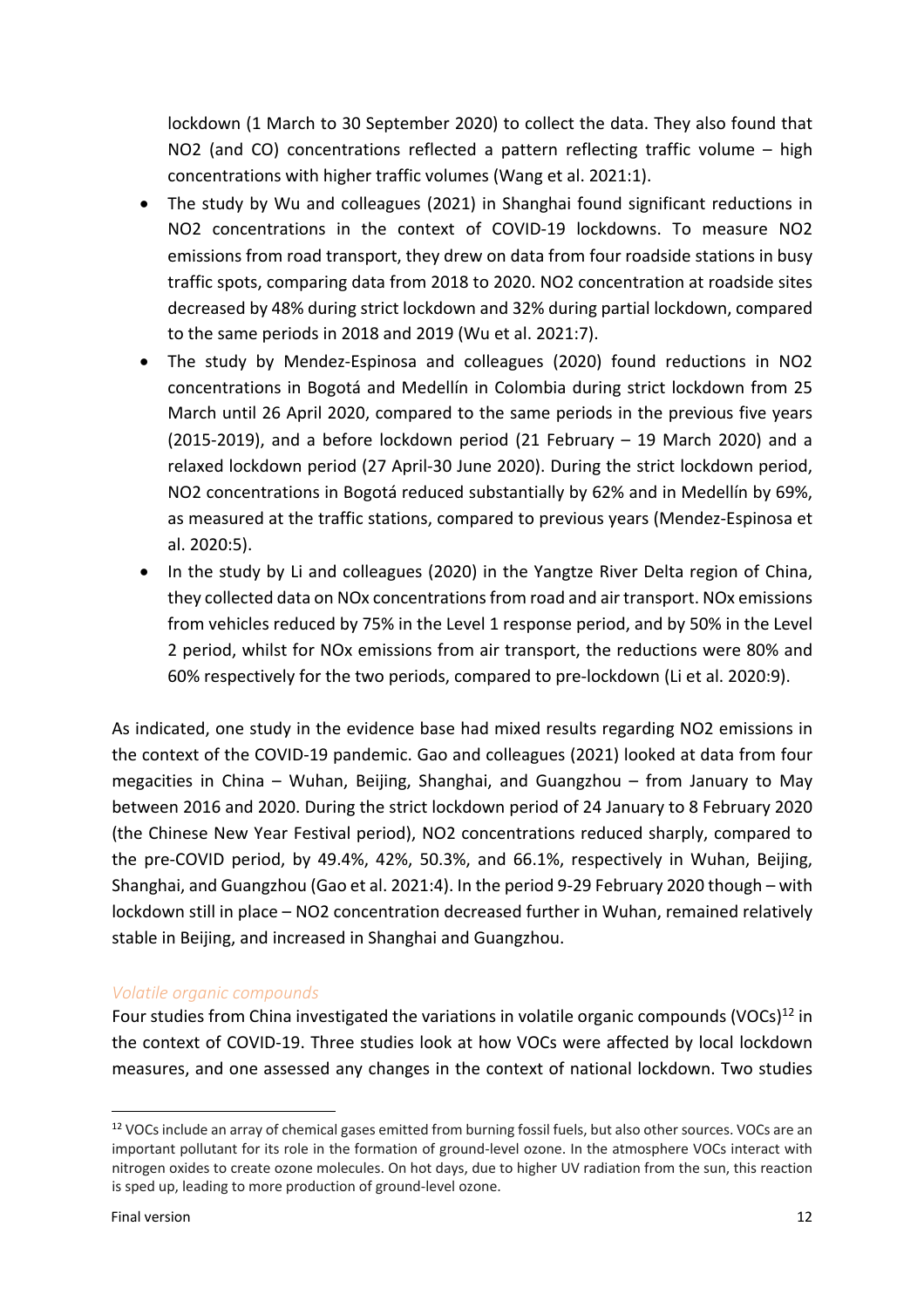focus on road transport-related emissions, one study explores aircraft-linked emissions, and one study does not specify the transport sector.

Overall, VOCs display a negative trend during the lockdown or traffic control periods compared to regular periods. In the Yangtze River Delta Region of China, Li and co-authors (2020) find that vehicle-related emissions decreased by 75% in the Level 1 response period and 50% in the Level 2 response period. Compared to previous years' emission levels, aircraftrelated emissions declined by 80% and 60% in the Level 1 and the Level 2 response periods. At Shanghai's Pudong and the regional Dianshan Lake Supersites (monitoring stations), the amounts of VOCs from vehicle exhaust showed significant reduction rates of 27.6% and 60.4%, respectively (Jia et al. 2020). In the same city, Gu and colleagues (2021) report between 30% and 64% reduction in transport-related VOCs in the 17 weak transport affected days of intense government interventions relative to the pre-lockdown period. The emission intensity of hydrocarbons, as a VOC, in Beijing in 2020 was seen to decrease by a range of 23% to 29%, compared to 2019 (Cao et al. 2021).

#### Acidifying gases

The air pollutants making the largest contribution to the acidification of the environment are sulphur dioxide, NOx, and atmospheric ammonia. $^{13}$  As we have already indicated emission findings related to NOx, as an ozone precursor gas, we consider the other two gases in this section.

#### *Sulphur dioxide*

Nine studies in the evidence base show sulphur dioxide  $(SO2)^{14}$  emissions from the transport sector; seven indicate emissions in China, and one each in Colombia and India, respectively. Regarding the level of measurement, six studies focused on a local level, two on provincial/regional level, and one was conducted at national level. Seven studies in the evidence base measure sulphur dioxide emissions from the transport sector during lockdown measures that affected national mobility, whilst two studies do so in the context of lockdown measures affecting local mobility.

A significant reduction in sulphur dioxide emissions from road traffic is reported in all the studies in the evidence base. The measure was typically in  $\mu$ g/m<sup>3</sup> at roadside stations. The reductions range from 13% across 361 Chinese cities (Jia et al. 2021:3), to 19% in Bogotá (Camargo-Caicedo et al. 2021:6), to 43% in Shanghai (Wu et al. 2021:7), to 50% in Hyderabad (Eregowda et al. 2021:9), to 52% in Hong Kong (Huang et al. 2020:3), to 75% in the Yangtze

<sup>&</sup>lt;sup>13</sup> In terms of air quality, acidifying gases contribute to the formation of fine particles in the air, which in turn cause respiratory diseases.

<sup>&</sup>lt;sup>14</sup> The sources of SO2 emissions are mostly energy production and manufacturing.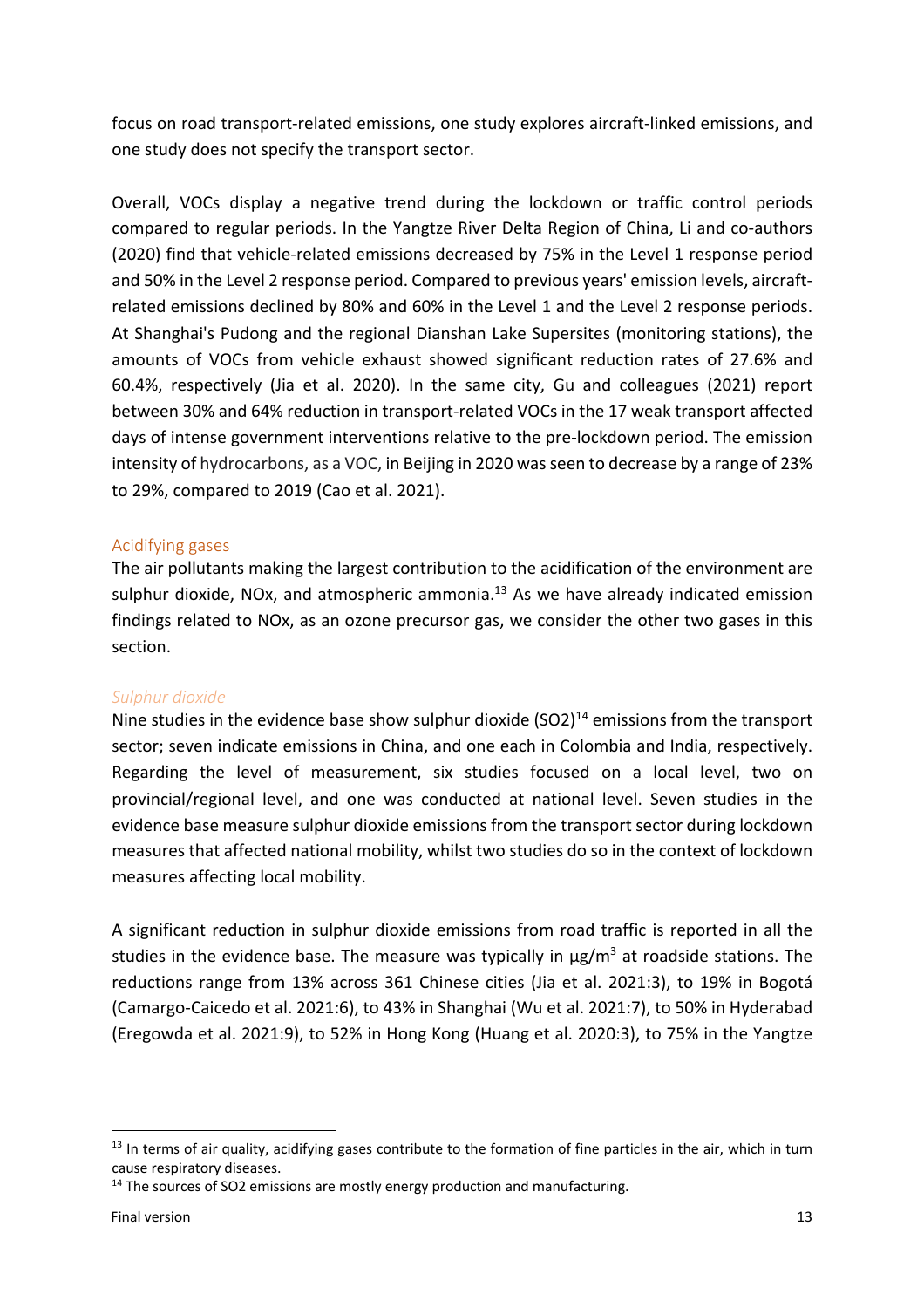River Delta of China during Level 1<sup>15</sup> and 50% reduction during Level 2 (Li et al. 2020:9). Chen and colleagues (2021) also indicate a decrease in SO2 emissions between August 2019 and February 2020 in 49 Chinese cities, as do Gu and co-authors (2021), based on a Shanghai study. Whilst Gao and colleagues (2021) indicate significant decreases in SO2 emissions in Beijing, Shanghai and Guangzhou during the strict lockdown compared to pre-COVID, in Wuhan, SO2 emissions were similar during strict lockdown compared to pre-COVID and then increased slightly in April 2020. The authors explained this through high SO2 emissions from adjacent cities (Gao et al. 2021:5).

There is one study that also considers SO2 emissions from air transport. Li and colleagues (2021:9) found significant reductions in China's Yangtze River Delta region: SO2 emissions from air transport reduced by 80% in the Level 1 response period and 60% in the Level 2 period (Li et al. 2020:9).

#### *Atmospheric ammonia*

Only one study in the evidence base looks at changes in atmospheric ammonia  $(NH3)^{16}$ concentrations due to the transport sector, namely Zhang and colleagues (2021). They draw on data from five air quality monitoring stations (four being roadside stations) in Beijing. In the context of the national lockdown, their data show higher concentrations of NH3 in 2020 compared to 2017: roadside sites had on average 7.9  $\mu$ g/m<sup>3</sup> higher NH3 concentrations (Zhang et al. 2021:2). Interestingly, NH3 concentrations did not increase significantly after the lockdown ended (Zhang et al. 2021:1). They conclude that changes in regional transport patterns and unfavourable meteorological conditions of lower boundary layer heights likely influenced NH3 concentrations.

#### Greenhouse gases

Regarding greenhouse gases  $(GHGs)^{17}$  emitted from the transport sector during the COVID-19 pandemic, the evidence base reports on emissions of carbon dioxide, nitrous oxide, methane, and ground-level ozone. One study, that of Gürbüz and colleagues (2021), in Turkey, estimates GHG emissions from road transport, based on road transportation fuel consumption data from January to October from 2017 to 2020. This study does not separate the specific emissions of separate GHGs, but combine estimates for CO2, CH4 and N2O. They found decreases in GHGs during lockdown – between 10% and 40% decreases – compared to the preceding three years (Gürbüz et al. 2021:9).

<sup>&</sup>lt;sup>15</sup> Li and colleagues compared data across four periods: pre-lockdown, Level 1 response (of full lockdown from around 24 January to 25 February 2020), Level 2 response (roughly 26 February to 31 March 2020), and Level 3 response (after 31 March 2021).

<sup>&</sup>lt;sup>16</sup> NH3 is the chief alkaline gas in the air and plays an important role in the formation of secondary inorganic aerosols / particulate matter. The major source of NH3 emissions is agriculture, with vehicle emissions also a source.

 $17$  The key issue with human-contributed GHGs is how it contributes to climate change.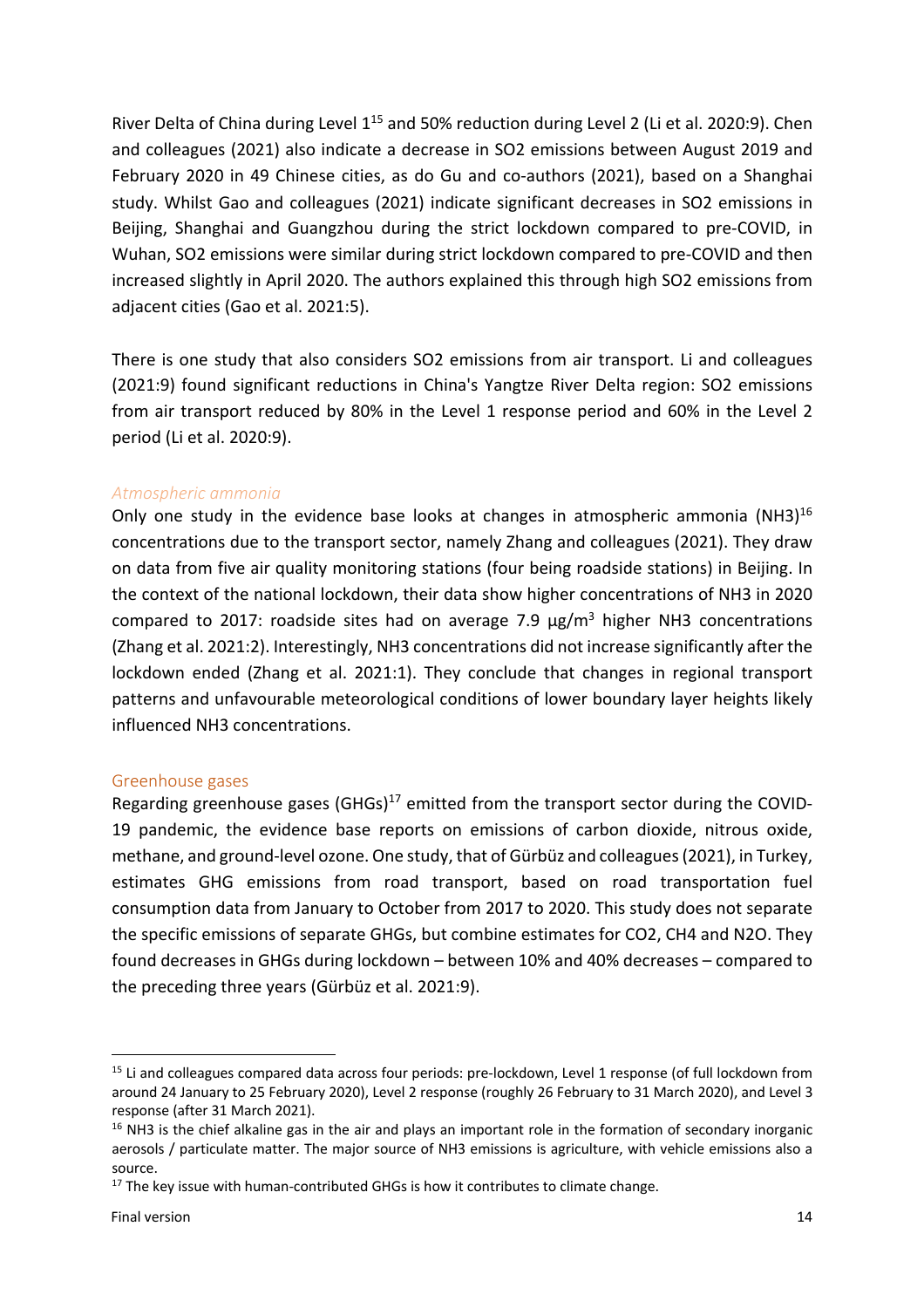#### *Cardon dioxide*

Carbon dioxide (CO2) emissions pattern changes from the road transport sector resulting from lockdown measures that affect national mobility are evaluated in two other studies, aside from the Gürbüz (2021) study mentioned above. Camargo-Caicedo and colleagues (2021) highlight negative CO2 variations of 28% between January and June 2020 due to the pandemic lockdown compared to the 2018-2019 period in Bogota, Colombia. Eregowda and co-authors (2021) report a 54% reduction in vehicular CO2 emission during the lockdown period in Hyderabad, India, compared to a pre-COVID period.

#### *Nitrous oxide*

Only one study in the evidence base reports on nitrous oxide (N2O) emissions during COVID-19 national lockdowns and how it relates to the transport sector. It was conducted in Colombia, drawing on data from five air quality roadside stationsin Bogotá (Camargo-Caicedo et al. 2021). During the first half of 2020 compared to the same period in 2018. Camargo-Caicedo and colleagues (2021:6) found a reduction in N2O emissions of 71% (the highest reduction of the GHG emissions in the study) in April 2020 after the implementation of vehicle restrictions nationally in late March 2020. Between January and June 2020, N2O emissions reduced by 17% compared to the same period in 2018.

#### *Methane*

Additional to the Gürbüz study (2021) noted above, only Camargo-Caicedo and colleagues (2021) also evaluate the transport-related methane (CH4) emissions during COVID-19 national lockdowns. After the government adopted vehicle restriction at the end of March 2020, the April CH4 concentrations decreased by 40% relative to April 2018. Compared to January to June 2018, road transport-related CH4 emissions decreased by 20% in Bogotá in the same months in 2020.

#### *Ground-level ozone*

Eight studies included in the evidence base analyse the impact of COVID-19 related lockdown measures on ground-level ozone (O3)18 emissions linked to changes in transport patterns due to national lockdown measures (n=7), with one study in the context of lockdown measures that affected local mobility. Most studies are conducted in China (n=5) and one in each of Colombia, Thailand, and Algeria.

All but two studies indicate significant increases in ground-level ozone (O3) concentrations: up 106.32% in Bogota, Colombia (Camargo-Caicedo et al. 2021); 1% to 72% higher in Hong

 $18$  Ground-level O3 should be clearly differentiated from stratospheric O3; the first is a result of air pollution (thus a secondary air pollutant), with the other naturally occurring in the outer layer of the earth's atmosphere where it forms a layer of protection against UV light. Ground-level (or tropospheric) O3 is not emitted directly into the air, but produced from photochemical reactions involving NOx and VOCs. Ground-level O3 is a key pollutant that causes smog and have numerous impacts on human health, including irritation of the eyes, nose and throat, aggravating asthma and other lung diseases.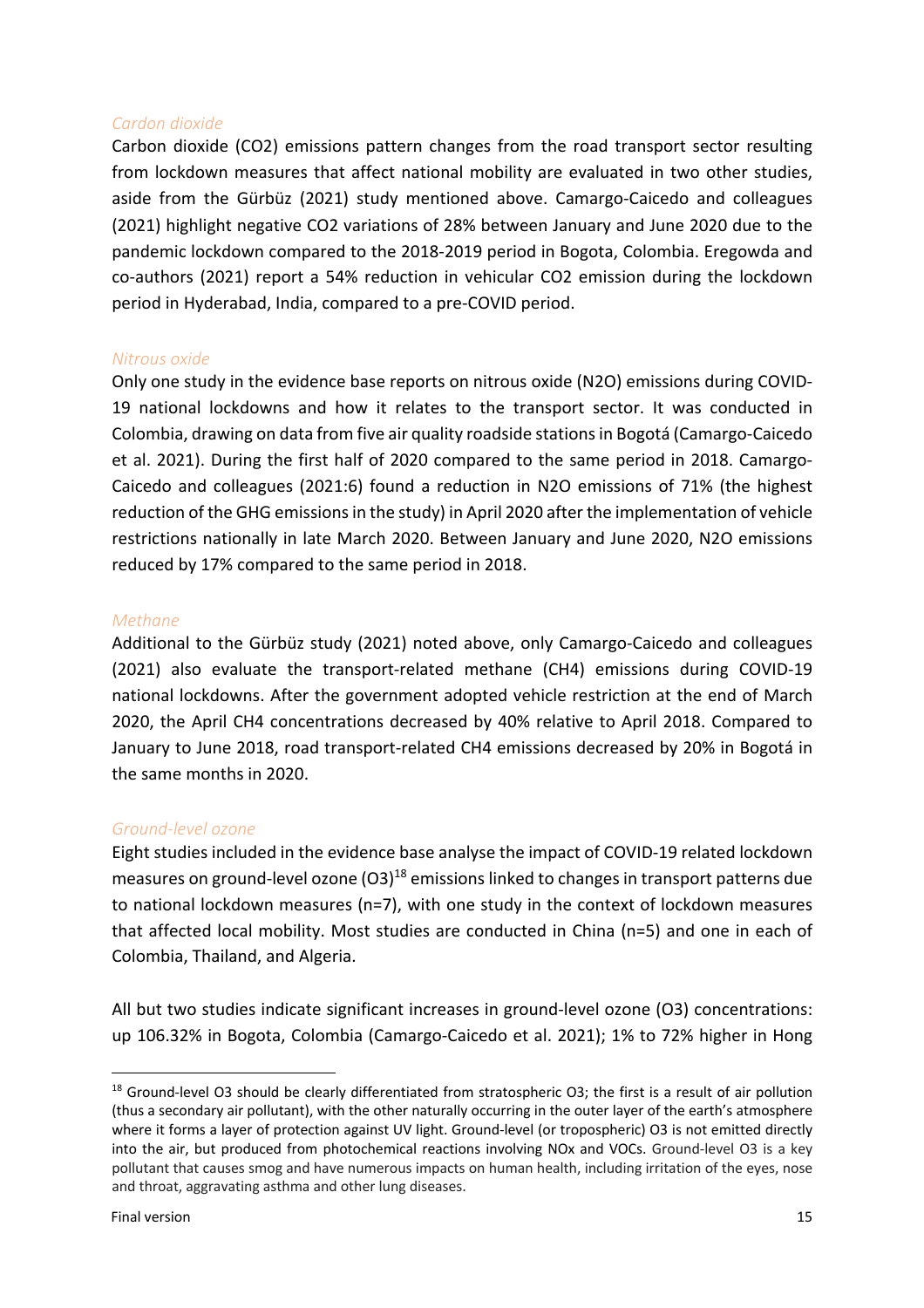Kong (Huang et al. 2020); up 52% in Oran in Algeria (Rahal et al. 2020:242), and up 69.6% at road sites in Bangkok, Thailand (Dejchanchaiwong & Tekasakul 2021). Wang and colleagues (2021) found ozone concentrations increased by 35.7% in Nanjing (China), whilst in Shanghai (China), O3 concentrations increased by 64% during the full-lockdown period and 30% during the partial lockdown period at roadside stations (Wu et al. 2021). The average increase of O3 across 361 Chinese cities is 4.2  $\mu$ g/m<sup>3</sup> during the traffic control period compared to regular traffic periods (Jia et al. 2021). The reasons provided for such O3 increases include the reduction of NOx emissions from road transport, which generally contributes to the degradation of O3 (Rahal 2020:6).

Interestingly, Chen and colleagues (2021) recorded a reduction of 11.4% ozone concentrations owing to private vehicle restrictions from 49 cities across China. Although Dejchanchaiwong and Tekasakul (2021) find evidence in increased O3 concentrations during the lockdown period in the year 2020 as compared to the same period in 2019, it is important to note that a 20% decrease in O3 concentrations at road sites during the lockdown period was observed, compared to the pre-lockdown period in the year 2020.

## DISCUSSION OF FINDINGS

Our rapid review considers the impact of COVID-19 on emissions from the transport sector in LMICs. We identify two possible ways in which COVD-19 has an impact: through government responses of, for example, lockdowns; and through individual or societal behavioural changes related to transport. We found no study dealing with the second, so our discussion is only focused on government responses to COVID-19.

The evidence base on emissions from the transport sector in LMICs shows a significant impact on air quality due to governments' responses to curb the spread of COVID-19. The evidence base of 18 studies is dominated by studies from China and studies focusing on emissions from road transport. With only one study including emissions from air transport, and one study not specifying the sub-sector, we do not have sufficient evidence to further discuss emissions from air transport during the COVID-19 pandemic. Since emissions from air transport can spread over a large area and disperse further before reaching the surface, research should unpack this. Directly measuring air transport emissions through monitoring stations is more complicated, though, and emissions will likely have to be calculated instead. And one would expect significant reductions due to the considerable drop in air traffic during strict lockdown levels.

In discussing the findings in the evidence base, we then look at emissions from road transport during COVID-19 lockdown and travel restrictions. Table 5 summarises the evidence base in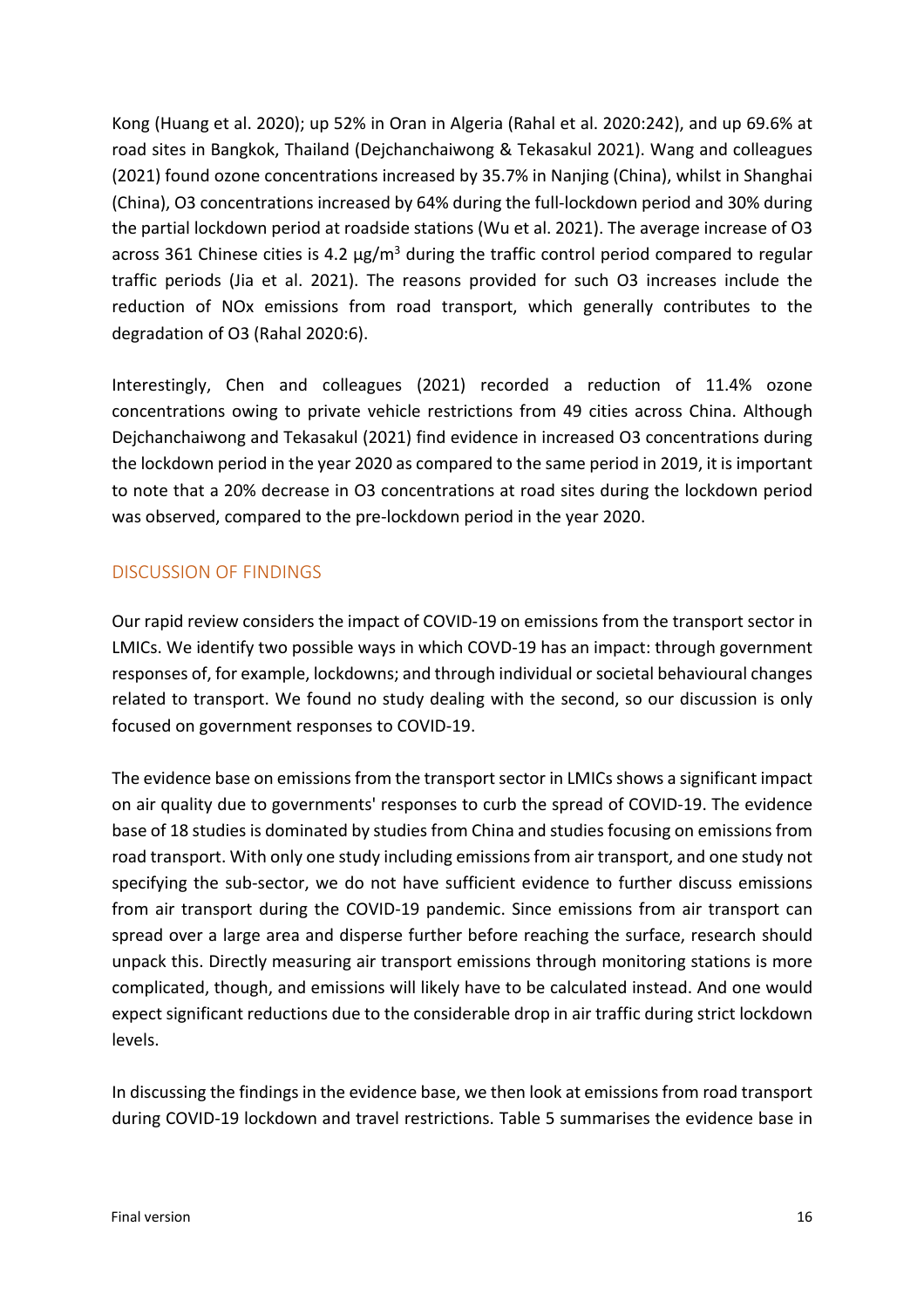this review on road transport emissions / concentrations.<sup>19</sup> Note that our review found only one study each on the emissions of NH3,<sup>20</sup> N2O and CH4, and two studies on CO2 emissions; these are not sufficient for further discussion. More primary studies on these emissions are required before one can synthesise results. We discuss findings on the other air pollutants below.

| Air pollutant           | <u>IOCKOOWNS</u><br>Size of evidence | Direction of change in emissions / |  |  |  |  |  |
|-------------------------|--------------------------------------|------------------------------------|--|--|--|--|--|
|                         | base                                 | concentrations (amount of studies) |  |  |  |  |  |
| <b>Aerosols</b>         |                                      |                                    |  |  |  |  |  |
| PM2.5                   | 14                                   | Decrease (11 studies)              |  |  |  |  |  |
|                         |                                      | Insignificant change (1 study)     |  |  |  |  |  |
|                         |                                      | Mixed (2 studies)                  |  |  |  |  |  |
| <b>PM10</b>             | $\overline{7}$                       | Decrease (7 studies)               |  |  |  |  |  |
|                         | Ozone precursor gases                |                                    |  |  |  |  |  |
| Nitrogen oxides         | 13                                   | Decrease (12 studies)              |  |  |  |  |  |
|                         |                                      | Mixed (1 study)                    |  |  |  |  |  |
| Carbon monoxide         | 9                                    | Decrease (9 studies)               |  |  |  |  |  |
|                         |                                      |                                    |  |  |  |  |  |
| <b>VOCs</b>             | 4                                    | Decrease (4 studies)               |  |  |  |  |  |
| <b>Acidifying gases</b> |                                      |                                    |  |  |  |  |  |
| Sulphur dioxide         | 9                                    | Decrease (9)                       |  |  |  |  |  |
| Atmospheric ammonia     | $\mathbf{1}$                         | Increase $(1)$                     |  |  |  |  |  |
|                         | <b>Greenhouse gases</b>              |                                    |  |  |  |  |  |
| Ground-level ozone      | 8                                    | Increase (6)                       |  |  |  |  |  |
|                         |                                      | Decrease (2)                       |  |  |  |  |  |
| Carbon dioxide          | 2                                    | Decrease (2)                       |  |  |  |  |  |
| Nitrous oxide           | $\mathbf{1}$                         | Decrease (1)                       |  |  |  |  |  |
| Methane                 | $\mathbf{1}$                         | Decrease (1)                       |  |  |  |  |  |
| <b>Combined GHGs</b>    | $\mathbf{1}$                         | Decrease (1)                       |  |  |  |  |  |

|  |  | Table 5: Air pollutant emissions / concentrations from road transport during |  |  |
|--|--|------------------------------------------------------------------------------|--|--|
|  |  |                                                                              |  |  |

For road transport, we note substantial reductions in ambient concentrations of air pollutants – especially of NOx/NO2, PM2.5, PM10, CO, VOCs and SO2 – during the COVID-19 pandemic, as compared to a period before, after accounting for meteorological conditions and other contextual issues. From our evidence base, such reductions were mainly due to massively reduced vehicle traffic and thus a reduction in the burning of fossil fuels.

<sup>&</sup>lt;sup>19</sup> Note that in evidence synthesis methodology this kind of 'vote counting', according to the Cochrane handbook, is only "considered as a last resort in situations when standard meta-analytical methods cannot be applied" (Higgins et al. 2021), as is the case in this rapid review.

<sup>&</sup>lt;sup>20</sup> We should look out specifically for studies looking at what happens to NH3 concentrations due to road transport; the one study in our evidence base on this finds an increase in NH3 concentrations during COVID-19 lockdowns, and also not significant further increases after the lockdown ended. This is not in line with what happened to other air pollutants (outside of ground-level O3).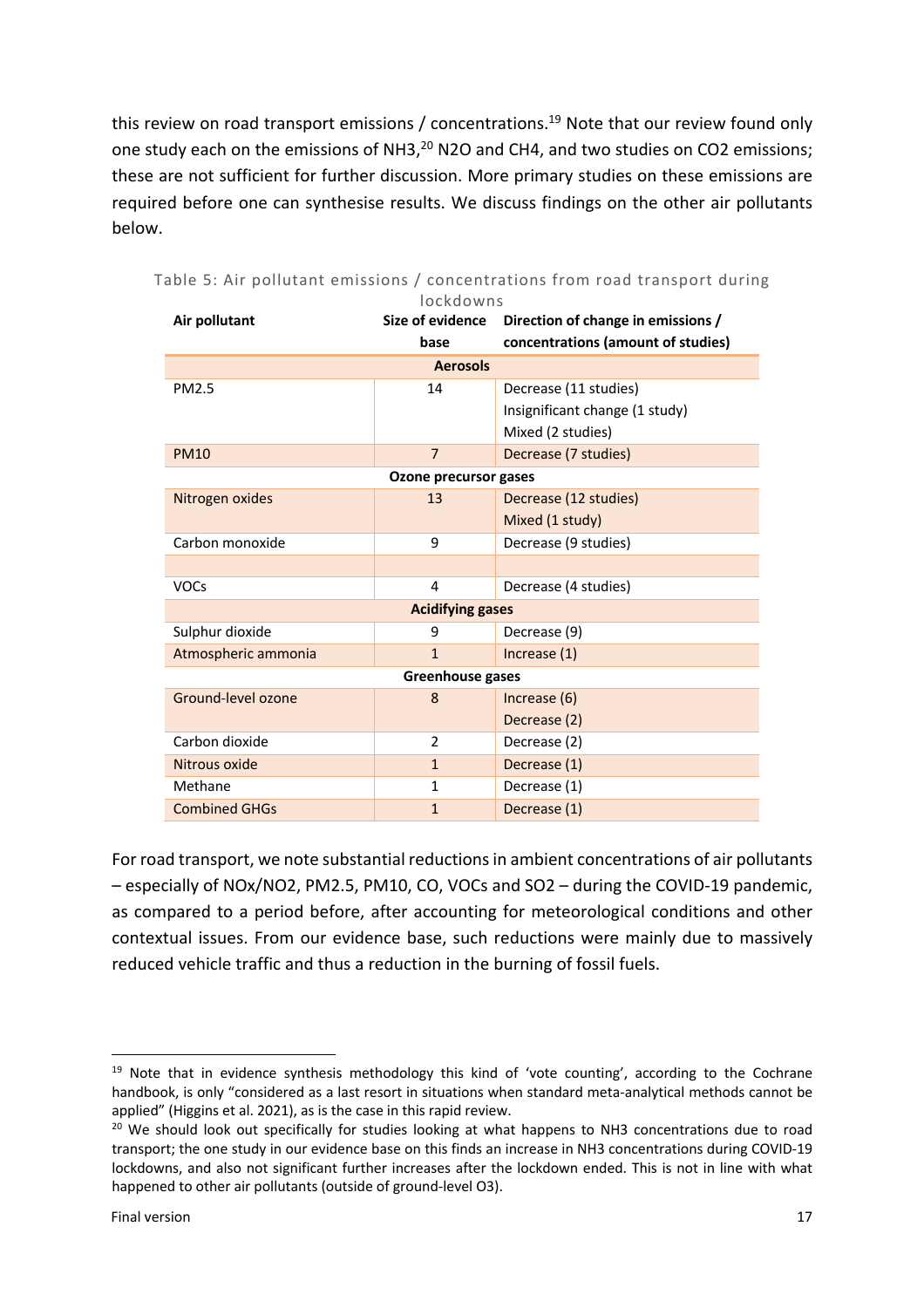The largest reduction in emissions was in NOx / NO2. Being a pollutant mainly produced from vehicle emissions, it makes sense that lockdowns with its restrictions on people's movement via both public and private transport would have led to massive reductions in NOx / NO2 emissions and concentrations. One study in the evidence base on NOx / NO2 (Gao et al. 2021) found mixed results in NO2 emissions. Different from the other studies that relied on roadside stations or air quality sensors on vehicles, the study by Gao and co-authors (2021) explored the relationships between traffic and NO2 emissions by drawing on monthly passenger volume of public transportation (as bus and rail transit) and monthly passenger volume of taxis. Whilst drastically reduced traffic volumes in three cities correlated with reduced atmospheric NO2 concentrations, in Beijing NO2 emissions remained stable from the second period, despite reduced traffic volumes (Gao et al. 2021:8). Not directly using NO2 emissions / concentrations data from the transport sector, but instead deducing it and relying on correlation, might explain the findings of this study being out of kilter with the other studies in the evidence base.

For airborne PM10, CO and VOCs, the evidence base consistently indicates significant decreases due to reduced road transport during COVID-19 lockdowns. All these air pollutants are emitted through the combustion of fossil fuels. When complete combustion of fossil fuels happens, all carbon would be turned into CO2, but combustion is always incomplete and produces CO, CO2, PM2.5 and VOCs. These pollutants significantly decreasing when road traffic is reduced substantially, makes sense then.

For PM2.5, the evidence base is convincingly indicating significant decreases in the aerosols of PM2.5 during COVID-19 lockdowns, compared to pre-COVID, from road transport. Given that the source of PM2.5 is primarily vehicle exhaust, it makes sense. However, one study in the evidence base shows insignificant changes – attributed to normal random variations – in PM2.5 during the COVID-lockdown period (Brimblecombe & Lai 2020), and two studies have mixed results (Dejchanchaiwong & Tekasakul 2021; Gao et al. 2021). Whilst there were reductions in PM2.5 concentrations in the other cities that formed part of these two studies, there was an increase in Beijing (also the city the Brimblecombe study focuses on). Gao and colleagues (2021) explain the increase of PM2.5 in Beijing through localised meteorological conditions, uninterrupted industrial emissions and fireworks during the New Year's Eve and the Lantern Festival. It reveals that whilst vehicle traffic is crucial for PM2.5 concentrations in ambient air, local meteorological conditions and other local events also have an impact.

The evidence base on emissions of SO2 from road transport also consistently shows significant reductions in the context of COVID-19 lockdowns. A few studies commented on SO2 emissions following the pattern of NO2 emissions, with SO2 reductions tending to be slightly lower. The explanation is likely that SO2 is emitted when sulphur-containing fuel burns, but the emission from this combustion happens in lower quantities. The primary source of SO2 emissions, rather than fossil fuel burning, is electricity generation.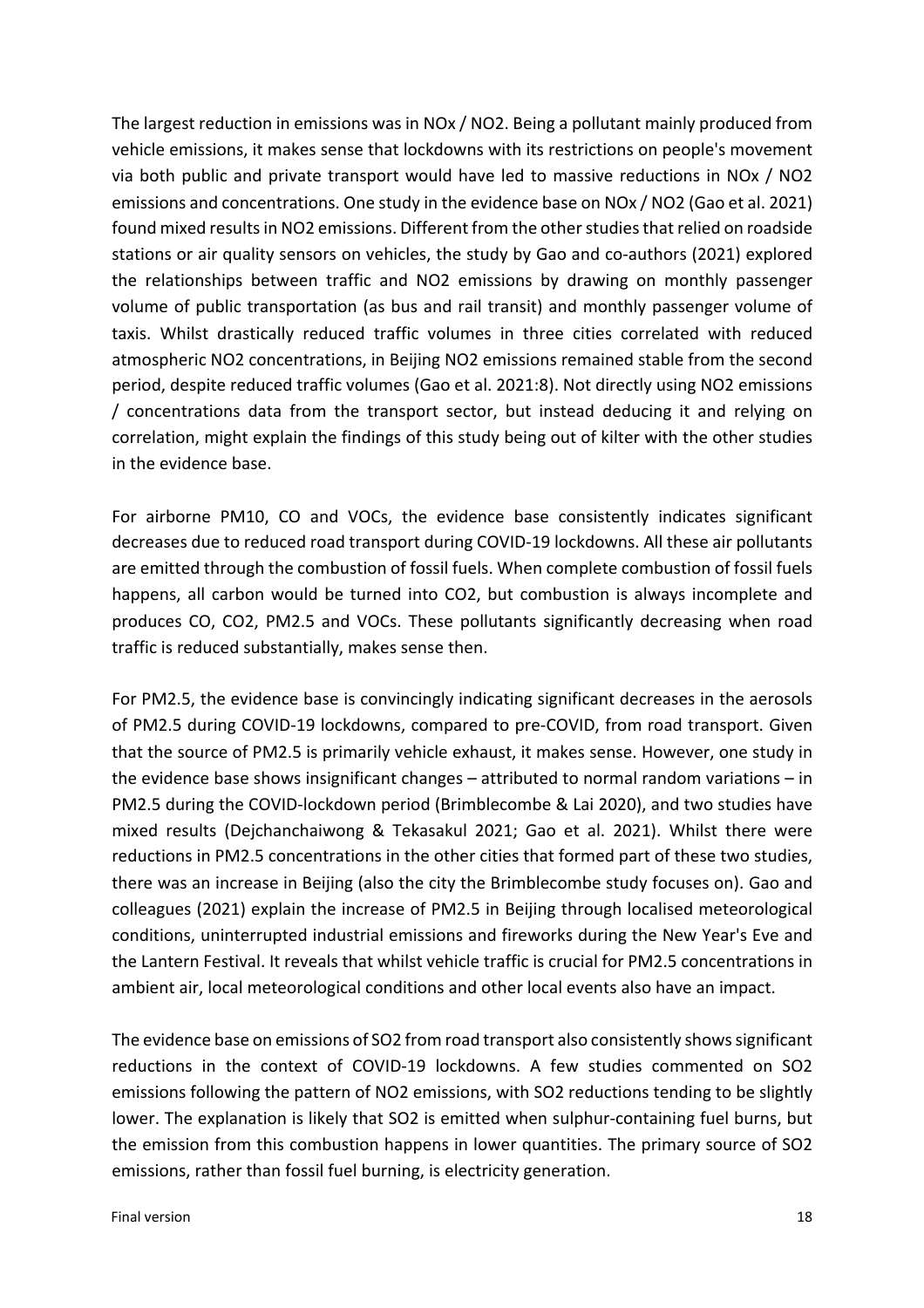The only air pollutant that has increased during COVID-19 lockdowns is ground-level O3. The evidence base has six studies showing increases, with two studies indicating a decrease. O3 in the troposphere is a GHG and a harmful secondary air pollutant. The reason for increases in ground-level O3 during lockdowns can be explained by how it is formed. In general, groundlevel O3 is formed in complex photochemical reactions between CO and VOCs in the presence of NOx (Monks et al. 2015).<sup>21</sup> Seinfeld and Pandis (2006) explain that fossil fuel combustion leads to direct emissions of NOx into the air. NOx is easily oxidised to NO2. This is then photodissociated to NOx and ground state O(3P), which combines with oxygen to form O3 through a termolecular reaction with a third body (e.g., N2). O3 then reacts with NO to regenerate O2. NOx is then involved in both the formation and reduction of O3, with the net formation of O3 determined by the ratio of VOC/NOx. Bassani and colleagues (2021:22982) identify two sensitivity regimes regarding VOC/NOx ratios, namely NOx-limited and VOC-limited regimes. Under NOx-limited regimes, often found in rural and sub-urban areas, VOC/NOx ratios are high, and more NOx will result in more O3. Under VOC-limited regimes – typically found in urban areas – VOC/NOx ratios are low, with less NOx producing more O3. This is termed titration, when less NOx reduces the amount of O3 being destructed in reaction with NO, thus increasing O3 (Monk et al. 2015). Significantly reduced NOx emissions / concentrations due to COVID-19 lockdowns, then resulted in substantial increases of O3.<sup>22</sup> This discussion reveals how important it is to consider the complex and non-linear photochemistry between several air pollutants.

Most of the studies in the evidence base compare data from COVID-19 lockdown periods (whether strict or partial lockdowns) with pre-COVID periods. It will be revealing to also compare post-lockdown data to the other periods to see what happens after mobility restrictions are removed. Studies on this are likely to come out soon.

## **CONCLUSION**

The restriction on people's movement, and thus lesser use of motorised transport, as a government response to contain the spread of COVID-19, has presented the world with an unique opportunity to demonstrate the effect of transportation on air quality. In attempting to capture the lessons from this period for managing air pollution, and climate change mitigation and adaptation, we conducted this rapid review.<sup>23</sup>

<sup>&</sup>lt;sup>21</sup> Being formed by chemical reactions in the air between specific pollutants means that ground-level O3 is mainly human-caused. Weather though also plays a role in the lebels of ground-level O3, with O3 concentrations typically higher on warm/hot days with low humidity and light/stagnant wind.

<sup>&</sup>lt;sup>22</sup> Some authors (Agami & Dayan 2021; Sicard et al. 2020) compare the increases of ground-level O3 during COVID-19 lockdowns with ozone weekend effect (OWE), the phenomenon of higher O3 levels in urban areas on weekends, when road traffic, and other sources of NOx and hydrocarbon emissions – such as fuel refining electricity plants and industrial pants – are reduced.

 $23$  This review is part of a broader research project on how the short- and long-term changes in transport patterns due to COVID-19 has affected emissions of GHGs and air pollutants in Gauteng.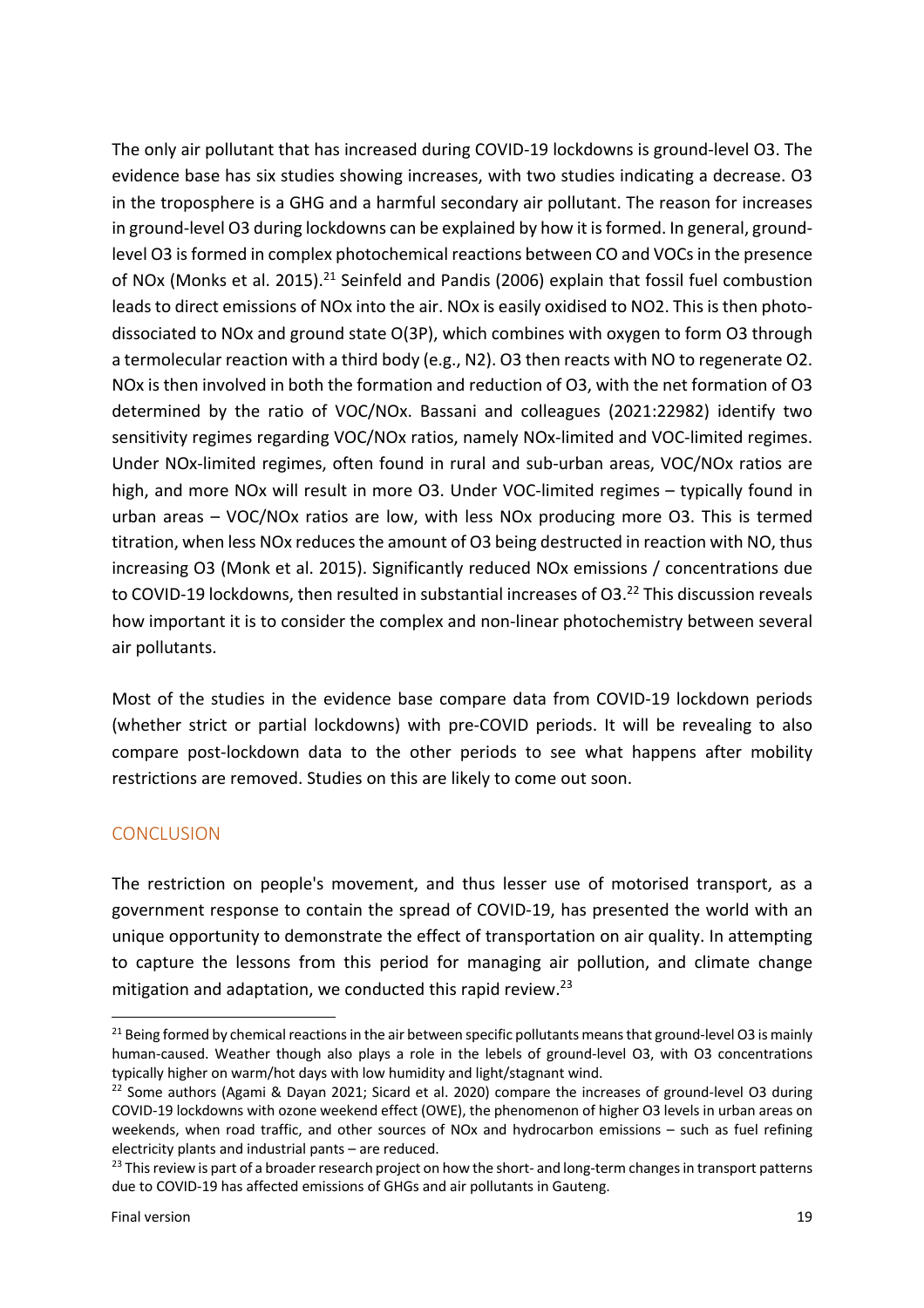The rapid review is about the impact of COVID-19 on air pollutant emissions / concentrations from the transport sector in LMICs. But in essence, given the nature of the studies found, the evidence base is actually about the impact of COVID-19 lockdown measures on air pollutant emissions and concentrations due to road transport specifically. The so-called 'natural' experiment of lockdown levels in response to the COVID-19 pandemic clearly show trafficrelated emissions as a crucial contributor to air pollution.

From the studies in the review, we learn how crucial it is to unpack and consider specific contextual realities rather than assume general patterns in air quality due to increased / decreased road traffic. Not only are localised meteorological conditions crucial, but also other contextual factors, such as the ratios of small passenger vehicles to large passenger vehicles to medium/large trucks on roads, the proportion of new-energy vehicles to vehicles with highemissions ones, and the energy and industrial structure in the region (Cao et al. 2021; Chen et al. 2021; Li et al. 2020). Possible policies to restrict traffic, encourage low-emitting vehicles, ban high-emitting vehicles, or develop clean public transport have to fit the specific context to be effective.

From this review, we should also learn that we have to consider the complex non-linear relations between numerous pollutants for designing interventions to respond to air pollution. For example, we acknowledge the likely challenge of reducing the formation of secondary pollutants, such as ground-level O3, if we only consider measures to control primary pollutant emissions. Holistic policies in terms of all air pollutants and GHGs are then necessary.

It would be crucial to also look at what happens to air quality once lockdowns are fully lifted, and no traffic restrictions are in place, and traffic possibly increases, but maybe at a slower rate (if more people can opt to work from home). Given that this review did not focus on (or found) studies with a comparison period after the complete lifting of COVID-19 traffic restrictions, we have no evidence base to comment on this. But this is crucial matter to look out for in further studies.

Whist COVID-19 had received much public attention during 2020, the other global crisis of climate change did not go away. And whilst the evidence base shows reductions in numerous air pollutants, how long-term these are beyond the full and partial lockdowns are not known, and its impact on climate change is also not obvious. However, government responses to the COVID-19 pandemic have demonstrated very clearly that air pollution can be reduced by humans and their actions, and actions by governments. Such awareness should be a call for action on air pollutants and climate change. We are provided with an opportunity to rethink our transport policies and planning transport infrastructure for a new future post-COVID, rather than resume' business as (previously) normal'.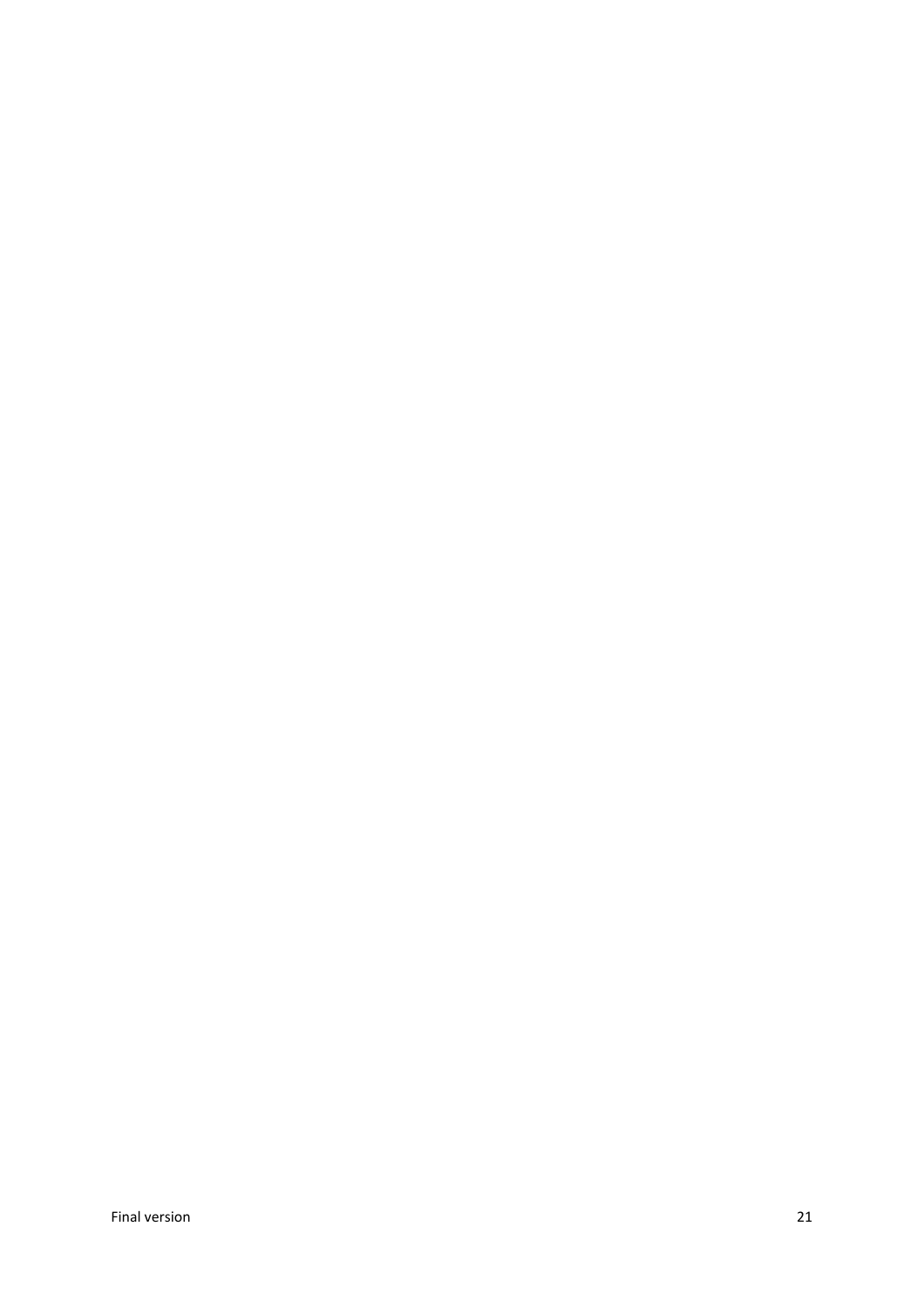## LIST OF REFERENCES

Agami S, Dayan U 92021) Impact of the first induced COVID-19 lockdown on air quality in Israel. *Atmospheric Environment* 262: 118627.

Banerji S, Mitra D (2021) Assessment of air quality in Kolkata before and after COVID-19 lockdown. *Geocarto International*. DOI: 10.1080/10106049.2021.1936209.

Bassani C, Vichi F, Esposito G, Montagnoli M, Giusto M, Lanniello A (2021) Nitrogen dioxide reductions from satellite and surface observations during COVID-19 mitigation in Rome (Italy). *Environmental Science and Pollution Research* 28: 22981-23004.

Bosch-Capblanch X, Lavis JN, Lewin S, Atun R, Røttingen JA, Dröschel D, Beck L, Abalos E, El-Jardali F, Gilson L, Oliver S, Wyss K, Tugwell P, Kulier R, Pang T, Haines A (2012) Guidance for evidence-informed policies about health systems: Rationale for and challenges of guidance development. *PLoS Medicine* 9(3): e1001185.

Brown L, Barnes J, Hayes E (2021) Traffic-related air pollution reduction at UK schools during the COVID-19 lockdown. *Science of the Total Environment* 780: 146651.

Burns J, Hoffmann S, Kurs C, Laxy M, Polus S, Rehfuess E (2021) COVID-19 mitigation measures and nitrogen dioxide: A quasi-experimental study of air quality in Munich, Germany. *Atmospheric Environment* 246: 118089.

Cárcel-Carrasco J, Pascual-Guillamón M, Salas-Vicente F (2021) Analysis on the effect of the mobility of combustion vehicles in the environment of cities and the improvement in air pollution in Europe: A vision for the awareness of citizens and policy makers. *Land* 10: 184.

Clemente A, Yubero E, Nicolas JF, Caballero S, Crespo J, Galindo N (2022) Changes in the concentration and composition of urban aerosols during the COVID-19 lockdown. *Environmental Research* 203: 11788.

Department of Transport (2018) *Green transport strategy or South Africa (2018-20150)*. Pretoria: Department of Transport.

Garritty C, Gartlehner G, Kamel C, King VJ, Nussbaumer-Streit B, Stevens A, Hamel C, Affengruber L (2020) Cochrane rapid reviews. *Interim Guidance from the Cochrane Rapid Reviews Methods Group* 1-2.

Global Carbon Project (2020) Carbon budget. Available from http://www.globalcarbonproject.org/carbonbudget.

Grant MJ, Booth A (2009) A typology of reviews: An analysis of 14 review types and associated methodologies. *Health Information & Libraries Journal* 26(2): 91-108.

Hamel C, Michaud A, Thuku M, Skidmore B, Stevens A, Nussbaumer-Streit B, Garritty C (2021) Defining rapid reviews: A systematic scoping review and thematic analysis of definitions and defining characteristics of rapid reviews. *Journal of Clinical Epidemiology* 129: 74-85.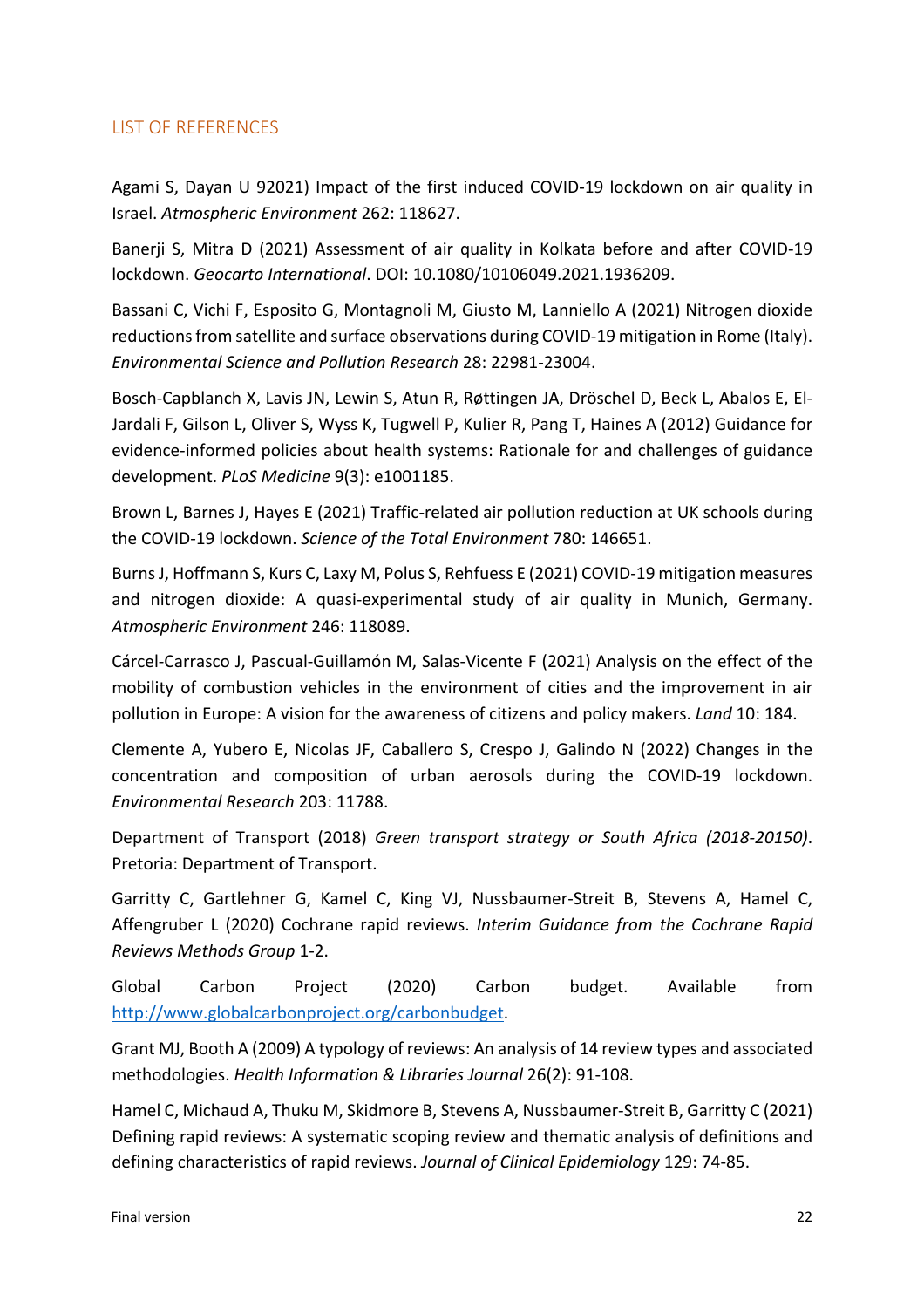Higgins JPT, Thomas J, Chandler J, Cumpston M, Li T, Page MJ, Welch VA (editors) (2021) *Cochrane Handbook for Systematic Reviews of Interventions* (version 6.2; updated February 2021). Cochrane. Available from www.training.cochrane.org/handbook.

IPCC (2018) Proposed outline of the special report in 2018 on the impacts of global warming of 1.5 ◦C above pre-industrial levels and related global greenhouse gas emission pathways, in the context of strengthening the global response to the threat of climate change. *IPCC Special Report on 1.5 degrees* 2: 17-20.

Khangura S, Konnyu K, Cushman R, Grimshaw J, Moher D (2012) Evidence summaries: The evolution of a rapid review approach. *Systematic Reviews* 1:10.

Mahato S, Pal S, Ghosh KG (2020) Effect of lockdown amid COVID-19 pandemic on air quality of the megacity Delhi, India. *Science of the Total Environment* 730: 139086.

Mijumbi-Deve R, Rosenbaum SE, Oxman AD, Lavis JN, Sewankambo NK (2017) Policymaker experiences with rapid response briefs to address health-system and technology questions in Uganda. *Health Research Policy and System* 15: 37.

Moher D, Liberati A, Tetzlaff J, Altman DG, Prisma Group (2009) Preferred reporting items for systematic reviews and meta-analyses: The PRISMA statement. *PLoS Medicine* 6(7): e1000097.

Monks P (2020) Coronavirus: Lockdown's effect on air pollution provides rare glimpse of lowcarbon future. *The Conversation*, 15 April. Available from https://theconversation.com/coronavirus-lockdowns-effect-on-air-pollution-providesrareglimpse-of-low-carbon-future-134685.

Monks PS, Archibald AT, Colette A, Cooper O, Coyle M, Derwent R, Fowler D, Granier, C., Law KS, Mills GE, Stevenson DS, Tarasova O, Thouret V, Von Schneidemesser E, Sommariva R, Wild O, Williams ML (2015) Tropospheric ozone and its precursors from the urban to the global scale from air quality to short-lived climate forcer. *Atmospheric Chemistry and Physics* 15: 8889e8973. DOI: 10.5194/acp-15-8889-2015.

NASA (2020) Airborne particle levels plummet in northern India. Available from https://earthobservatory.nasa.gov/images/146596/airborne-particle-levels-plummet-innorthern-india?src=eoa-iotd.

OECD (Organisation for Economic Cooperation and Development (2020) *COVID-19 and the low-carbon transition: Impacts and possible policy responses*. Paris: OECD.

Oliver S, Dickson K, Bangpan M, Newman M (2017) Getting started with a review. In Gough D, Oliver S, Thomas J (eds). *An Introduction to Systematic Reviews*. London: Sage Publications.

Oxman AD, Lavis JN, Lewin S, Fretheim A (2010) SUPPORT Tools for evidence-informed health policymaking (STP) 1: What is evidence-informed policymaking? *Chin. Journal of Evidence-Based Medicine 10*(3): 240-246.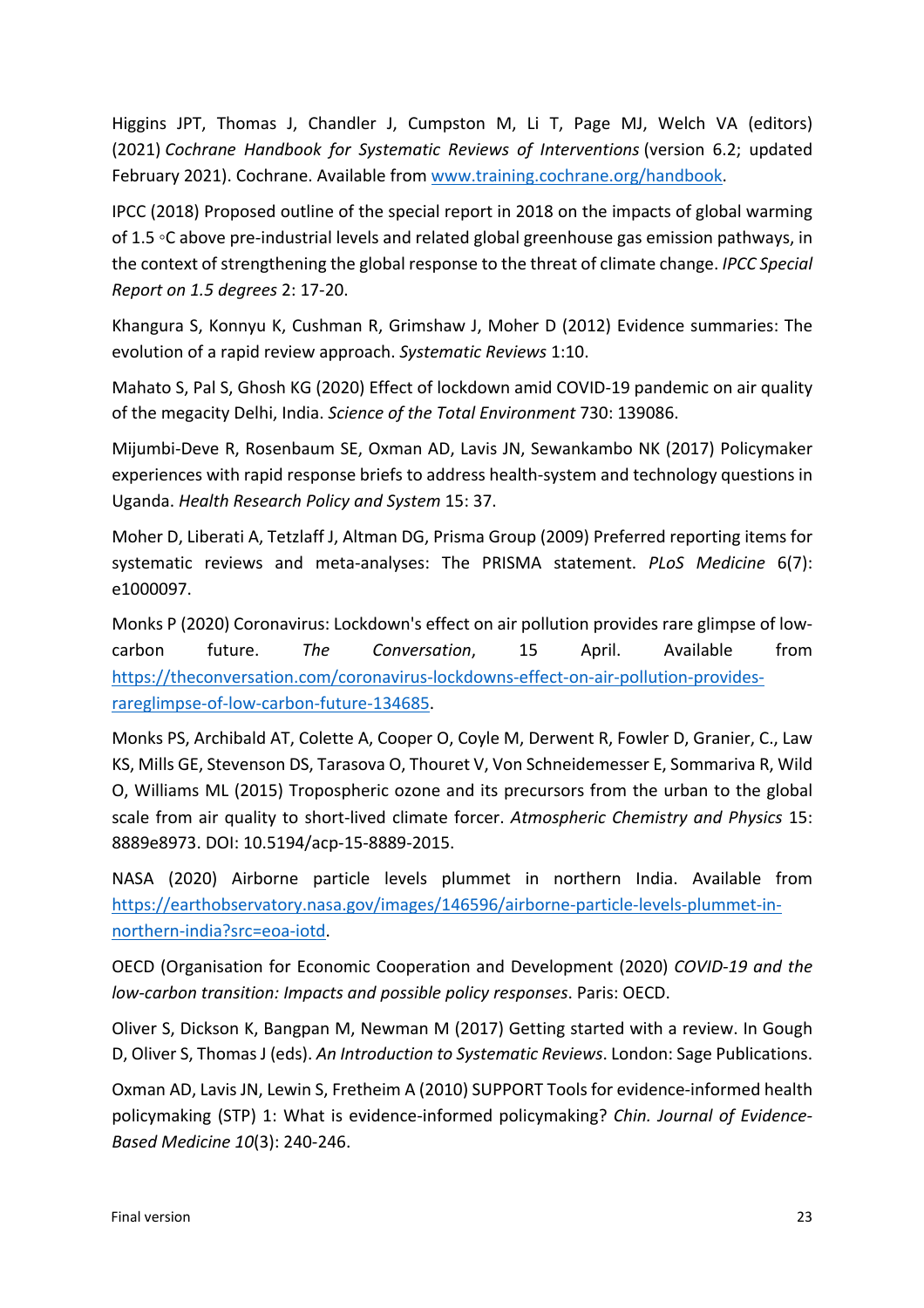Popay J, Roberts H, Sowden A, Petticrew M, Arai L, Rodgers M, Britten N, Roen K, Duffy S (2006) *Guidance on the conduct of narrative synthesis in systematic reviews* (A product from the ESRC methods programme, Version 1). Available from https://www.lancaster.ac.uk/media/lancaster-university/contentassets/documents/fhm/dhr/chir/NSsynthesisguidanceVersion1-April2006.pdf.

Ravina M, Esfandabadi ZS, Panepinto D, Zanetti M (2021) Traffic-induced atmospheric pollution during the COVID-19 lockdown: Dispersion modelling based on traffic flow monitoring in Turin, Italy. *Journal of Cleaner Production* 317: 128425.

Schiermeier Q (2020) Why pollution is plummeting in some cities – but not others. *Nature* 580: 313.

Seinfeld JH, Pandis SN (2006) *Atmospheric chemistry and physics: From air pollution to climate change* (2n edition). New York: John Wiley & Sons.

Sicard P, Paoletti E, Agathokleous E, Araminienė V, Proietti C, Coulibaly F (2020) Ozone weekend effect in cities: Deep insights for urban air pollution control. *Environmental Research* 191: 110193.

Sustainable Energy Authority of Ireland and Environmental Protection Agency (2021) The impact of 2020 greenhouse gas emissions of COVID-19 restrictions.

Tian X, An C, Chen Z, Tian Z (2021) Assessing the impact of COVID-19 pandemic on urban transportation and air quality in Canada. *Science of the Total Environment* 765: 144270.

Tricco AC, Antony J, Zarin W, Strifler L, Ghassemi M, Ivory J, Perrier L, Hutton B, Moher D, Straus SE, Straus SE (2015) A scoping review of rapid review methods. *BMC Medicine 13*(1): 1-15.

Tricco AC, Langlois E, Straus SE, World Health Organisation (2017) *Rapid reviews to strengthen health policy and systems: A practical guide*. Geneva: World Health Organisation.

Ventera ZS, Aunan K, Chowdhury S, Lelieveld J (2020) COVID-19 lockdowns cause global air pollution declines. *Proceedings of the National Academy of Sciences of the United States of America* 117(32): 18984-18990. DOI: 10.1073/pnas.2006853117.

World Health Organisation (2016) *Ambient air pollution: A global assessment of exposure and burden of disease*. Geneva: World Health Organisation.

World Health Organisation (2020) WHO timeline: COVID-19. Available from https://www.who.int/news-rrom/detail/08-04-2020-who-timeline–covid-19.

Xiang J, Austin E, Gould T, Larsona T, Shirai J, Liu Y, Marshall J, Seto E (2020) Impacts of the COVID-19 responses on traffic-related air pollution in a Northwestern US city. *Science of the Total Environment* 747: 141325.

Yang J, Wenb Y, Wanga Y, Zhang S, Pintod JP, Penningtone EA, Wang Z, Wub Y, Sander SP, Jiang JH, Haob J, Yanga YL, Seinfelde JH (2021) From COVID-19 to future electrification: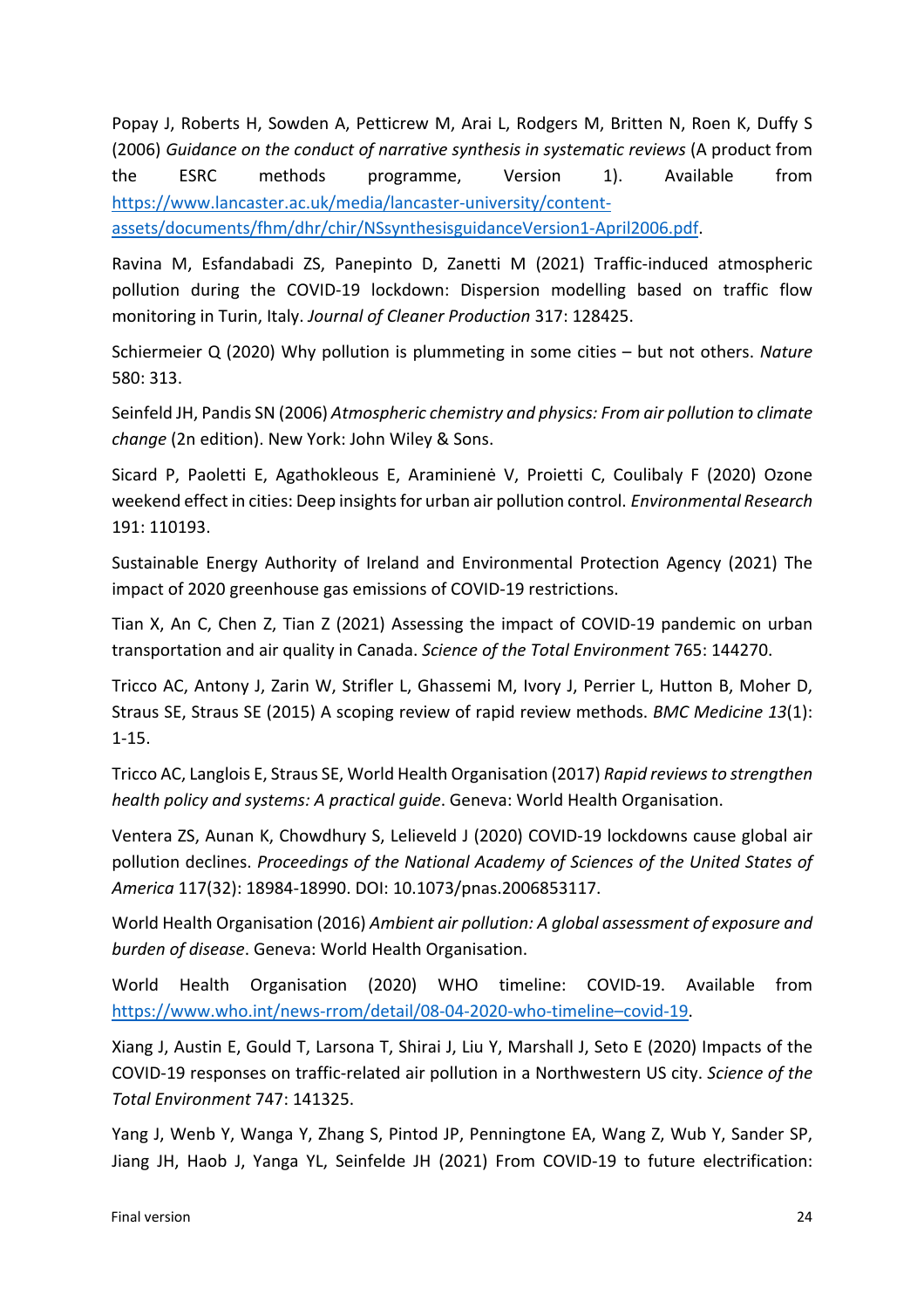Assessing traffic impacts on air quality by a machine-learning model. *PNAS* 118(26): e2102705118.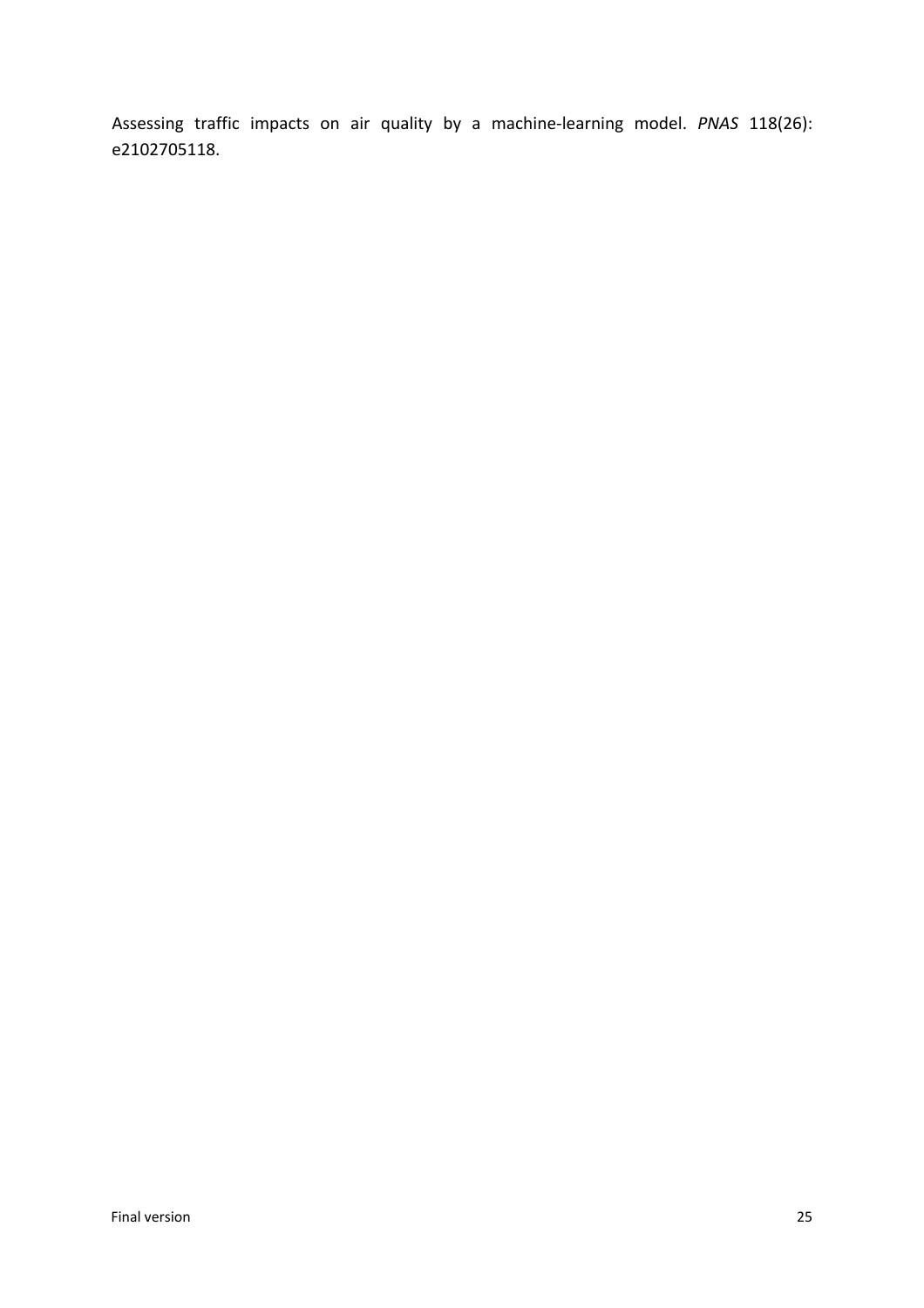#### APPENDIX A: METHODOLOGY USED IN THIS RAPID REVIEW

We conducted a rapid review in this study given a short time (three months) to provide evidence on air emissions from the transport sector in the context of the COVID-19 pandemic. A rapid review is a form of knowledge synthesis that streamlines or accelerates systematic review steps, represented by limiting certain aspects of the methodology to produce evidence in a timely manner (Garritty et al. 2020; Grant & Booth 2009). Evidence synthesis (also called systematic reviewing) is a family of methodologies that allow for the systematic, comprehensive, rigorous and transparent configuration of available scientific evidence on a topic or question. Whilst systematic reviews and other forms of evidence synthesis are often used to inform policy guidelines (Bosch-Capblanch et al. 2012; Oxman et al. 2010), the highlevel methodological rigour tied to systematic reviews means that they take from six months to two years to conduct (Khangura et al. 2012) and require a considerable amount of skill to execute. The extended timeline for producing systematic reviews (Tricco et al. 2015) is usually misalignment with policy-making and decision-making cycles.

Through a rapid review methodology, also called rapid evidence assessment or rapid evidence synthesis, a systematic review is sped-up to produce timely, reliable, relevant and accessible evidence for stakeholders in a resource-efficient manner (Hamel et al. 2021:81; Khangura et al. 2012; Mijumbi-Deve et al. 2017). Rapid reviews have become a valuable tool in providing actionable and relevant evidence that is timely and cost-effective. They are an efficient approach to give the policy-makers relevant and state-of-the-art evidence on policy and systems challenges. And they remain aligned to the principles of systematic reviewing in terms of methodology rigour, comprehensiveness, and transparency (Tricco et al. 2017). Rapid reviews then present an exciting potential in addressing emerging needs for contextualised evidence to inform pressing decisions (Tricco et al. 2017). On average, rapid review are completed in a period of six to twelve weeks (depending on the size of the evidence base), thereby providing evidence in a shorter timeframe for policy- and decisionmaking (Tricco et al. 2015).

The methodology of our rapid review follows the internationally-agreed Cochrane Rapid Review Guide (Garritty et al. 2020) and the practical guide for rapid reviews to strengthen health policy and systems (Tricco et al. 2017). The methods and results are reported following the Reporting Items for Systematic Reviews and Meta-analyses (PRISMA) Statement (Moher et al. 2009). The process involved five core tasks, including (1) setting the research question/ topic refinement, (2) setting the eligibility criteria, (3) searching for evidence, (4) screening the evidence, and (5) synthesis. We conducted the five-step process between August and October 2021.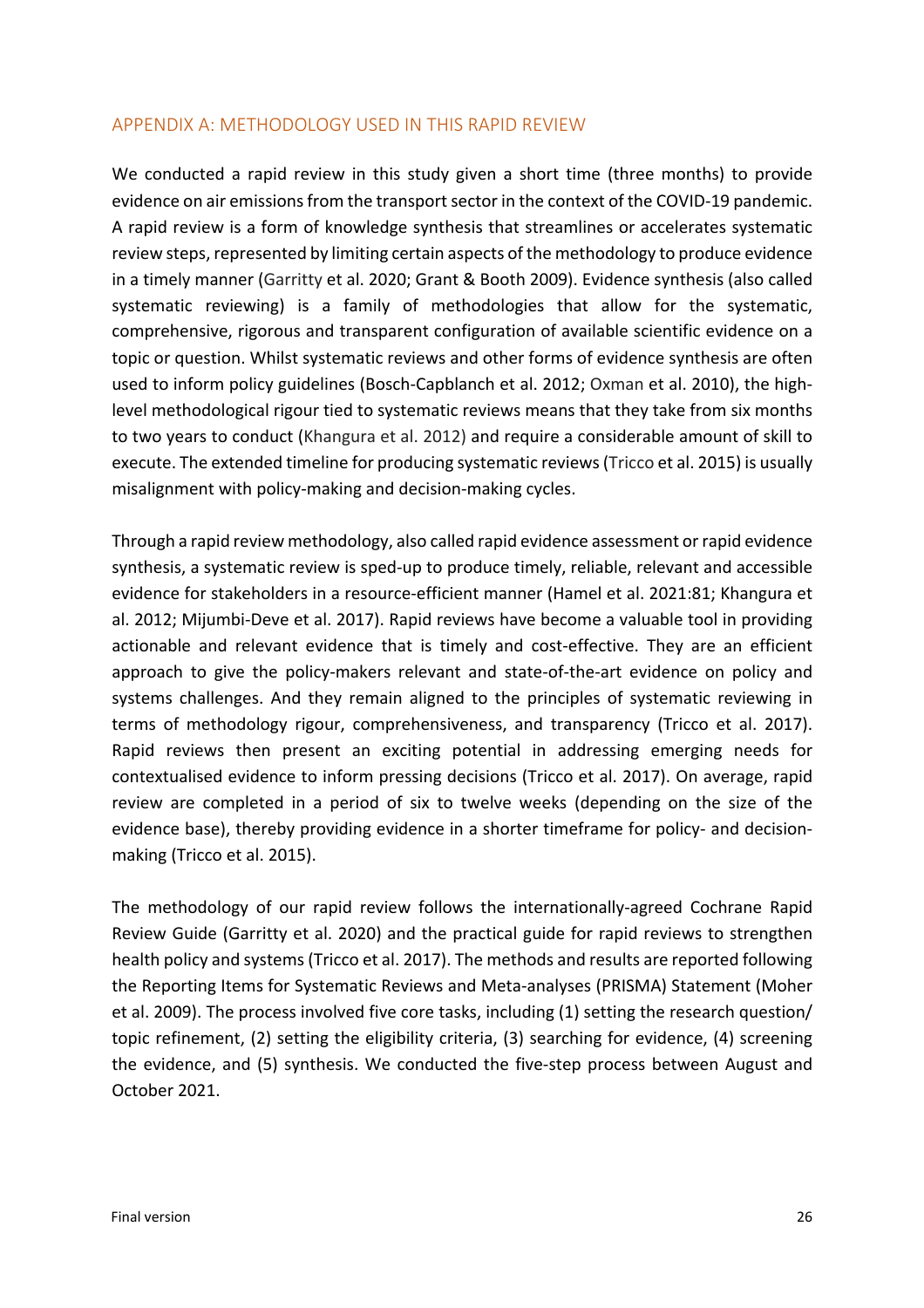#### **Setting the research question**

The first step in a systematic review is to determine the focus and precise framing of the question(s) the review seeks to answer. Well formulated questions guide numerous aspects of the review, including eligibility criteria, searching for evidence, collecting data from the included studies, structuring the synthesis and presenting the findings (Oliver et al. 2017). For this rapid review, the clarification of the research question was a collaborative process between the African Centre for Evidence, Gauteng Department of Agriculture and Rural Development (GDARD) and the University of Johannesburg's Process, Energy and Environmental Technology Station (UJ PEETS). In a few meetings during August, we refined and agreed on the question for the review.

This review is part of a broader research study that seeks to understand how short-term and long-term changes in transport patterns due to the COVID-19 affect emissions of GHGs and air pollutants in the Gauteng province. To that end, our review initially focused on global evidence on the impact of COVID-19 on GHG emissions and air pollutants from the transport sector. Focusing on the global evidence yielded an evidence base constituting a total of 64 studies, with 46 studies from high-income countries and 18 from low-middle-income countries. In light of time and resource constraints, this rapid review only considered and synthesised studies from LMICs.

#### **Eligibility criteria**

We generated eligibility criteria using the PICOS (Population, Intervention, Comparator, Outcome, Study Design) framework (see Table 1). Eligible populations included studies from low-middle income countries. We considered two broad types of interventions. First, government responses affecting local, provincial, national mobility or international travel restrictions in response to the COVID-19 pandemic. The second category of interventions is individual or societal behaviour changes due to the risk profiles (e.g., less use of public transport). Studies analysing trends in emissions during the response period without a corresponding pre-reference period were excluded. Only original studies with primary data related to our research question were included, thus excluding modelling studies from a design perspective. In terms of publication type, it excludes opinion pieces, newspaper articles or blog postings. Publication dates were limited to 2020 and 2021, as the pandemic started towards the end of 2019. Only studies in English were included.

| Population          | Low-and middle-income countries                                                                                    |
|---------------------|--------------------------------------------------------------------------------------------------------------------|
| <b>Intervention</b> | COVID-19 and associated isolation or protective measures such as lockdowns                                         |
| Comparator          | Pre-lockdown or post lockdown level of emissions or air pollutants                                                 |
| <b>Outcome</b>      | The level of GHG emissions and air pollutants from the transport sector limited<br>to road, rail, or air transport |

#### Table A1: PICOS framework for the rapid review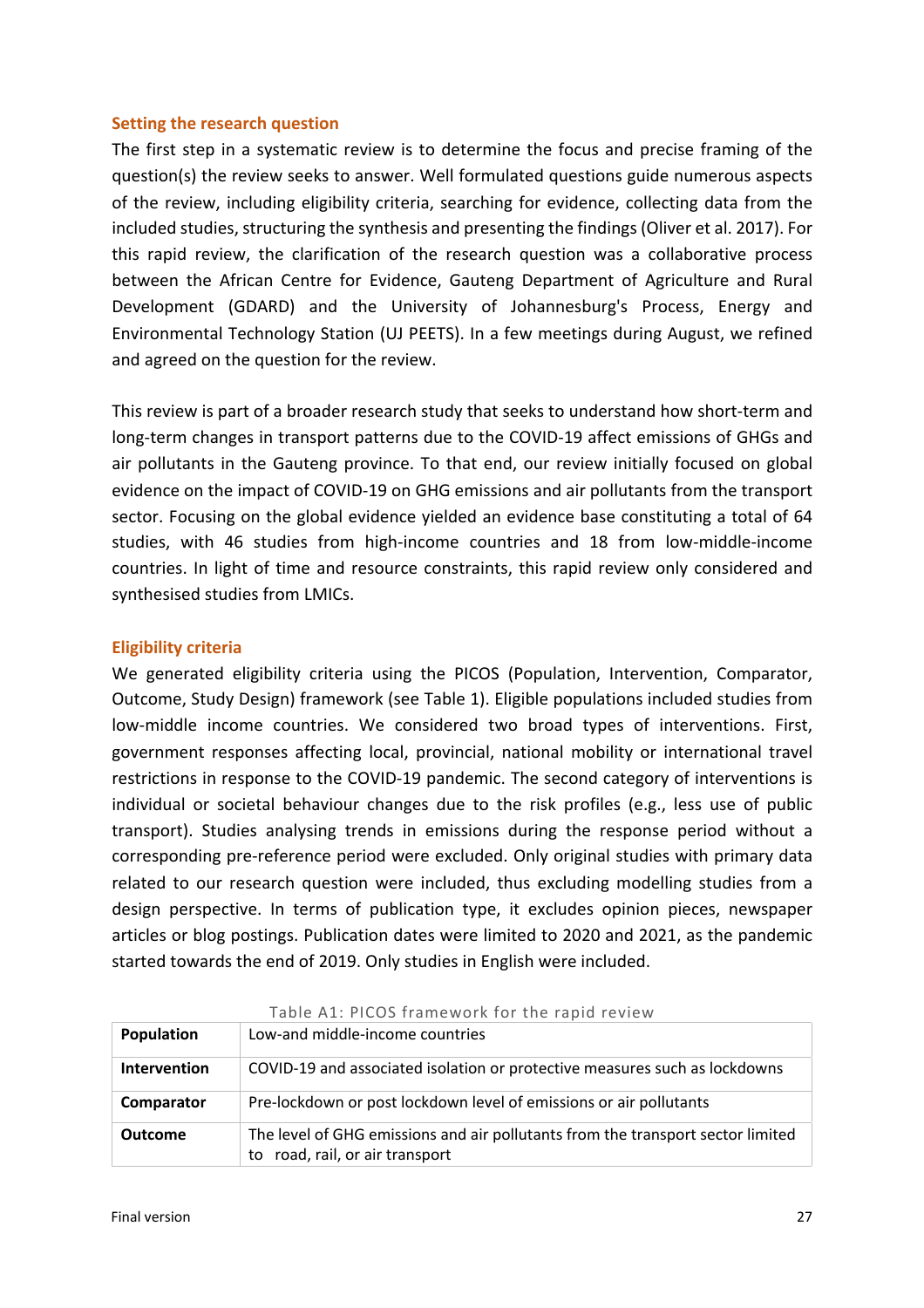| Study design<br>Empirical studies that collect primary data from relevant monitoring stations |
|-----------------------------------------------------------------------------------------------|
|-----------------------------------------------------------------------------------------------|

#### **Searching for research evidence**

We designed a scientific search strategy for relevant evidence and searched all scientific evidence in two extensive electronic academic databases, PubMed and Web of Science. A combination of key terms adopted included COVID-19 terms ("COVID\*" OR "Coronavirus" OR "CoV" OR "severe acute respiratory syndrome coronavirus 2" OR "SARS-CoV-2"), emissions terms ("greenhouse gas\*" OR "GHG "OR "n. HFC" OR "CO2" OR "NO<sub>2</sub> emissions" OR "NO<sub>2</sub> concentration" OR "air quality" OR "ozone" OR "O3" OR "nitrogen oxides") and transport terms ("Transport\*" OR "vehicle" OR "aeroplane" OR "rail" OR "road"). Groups of terms were combined with the Boolean operator "AND" and applied in the two academic databases. To ensure maximum coverage of unpublished literature and reduce the potential for publication bias, we also conducted searches for grey literature in 13 websites identified from the Living hub of COVID-19 knowledge hubs,<sup>24</sup> by filtering for transport and environment. Table A2 and Table A3 below present the results from academic and grey literature sources, respectively.

| THE AZ. SEATCH IIILS TOUTIO III ACAUEIIIIC UALADAS |                 |                       |  |  |  |  |
|----------------------------------------------------|-----------------|-----------------------|--|--|--|--|
|                                                    | <b>Database</b> | <b>Search results</b> |  |  |  |  |
|                                                    | Medline/PubMed  | 389                   |  |  |  |  |
|                                                    | Web of Science  | 603                   |  |  |  |  |
|                                                    | TOTAL           | 992                   |  |  |  |  |

#### Table A2: Search hits found in academic databases

| Hub name                                                    | <b>URL</b>                                                                       | <b>Hits</b> |
|-------------------------------------------------------------|----------------------------------------------------------------------------------|-------------|
| Centre for the Prevention and<br><b>Control of Diseases</b> | https://www.cdc.gov/                                                             | 0           |
| COVID-19 CoronaVirus South<br>African Resource Portal       | https://sacoronavirus.co.za                                                      | 0           |
| Croatian Institute of Public<br>Health                      | https://www.hzjz.hr/en/                                                          | $\Omega$    |
| Dalla Lana School of Public<br><b>Health</b>                | https://ihpme.utoronto.ca/research/research-centres-<br>initiatives/nao/covid19/ | 1           |
| <b>Full Fact</b>                                            | https://fullfact.org/health/coronavirus                                          | $\Omega$    |
| <b>GMCC Initiative</b>                                      | https://gmcc.alibabadoctor.com/?locale=en-<br>us&entry=aliyungmcc re 20200420 &  | $\Omega$    |
| Hungarian Government                                        | https://abouthungary.hu/                                                         | 0           |
| International Association for<br>Dental Research            | https://www.iadr.org/IADR/Publications/JDRCTR                                    | 0           |
| Luxembourg Ministry of Health                               | https://covid19.public.lu/en.html                                                | 0           |
| National Institute of<br>Corrections                        | https://nicic.gov/coronavirus                                                    | $\Omega$    |

#### Table A3: Searches for grey literature

<sup>&</sup>lt;sup>24</sup> This hub – developed by McMaster University in Canada and ACE at UJ – has pull together all the major sources on COVID-19-related research into one platform. In this one-stop shop one can rapidly identify relevant knowledge hubs that contain research on the specific topic required. The living hub is updated regularly, and currently contains 343 knowledge hubs on COVID-19.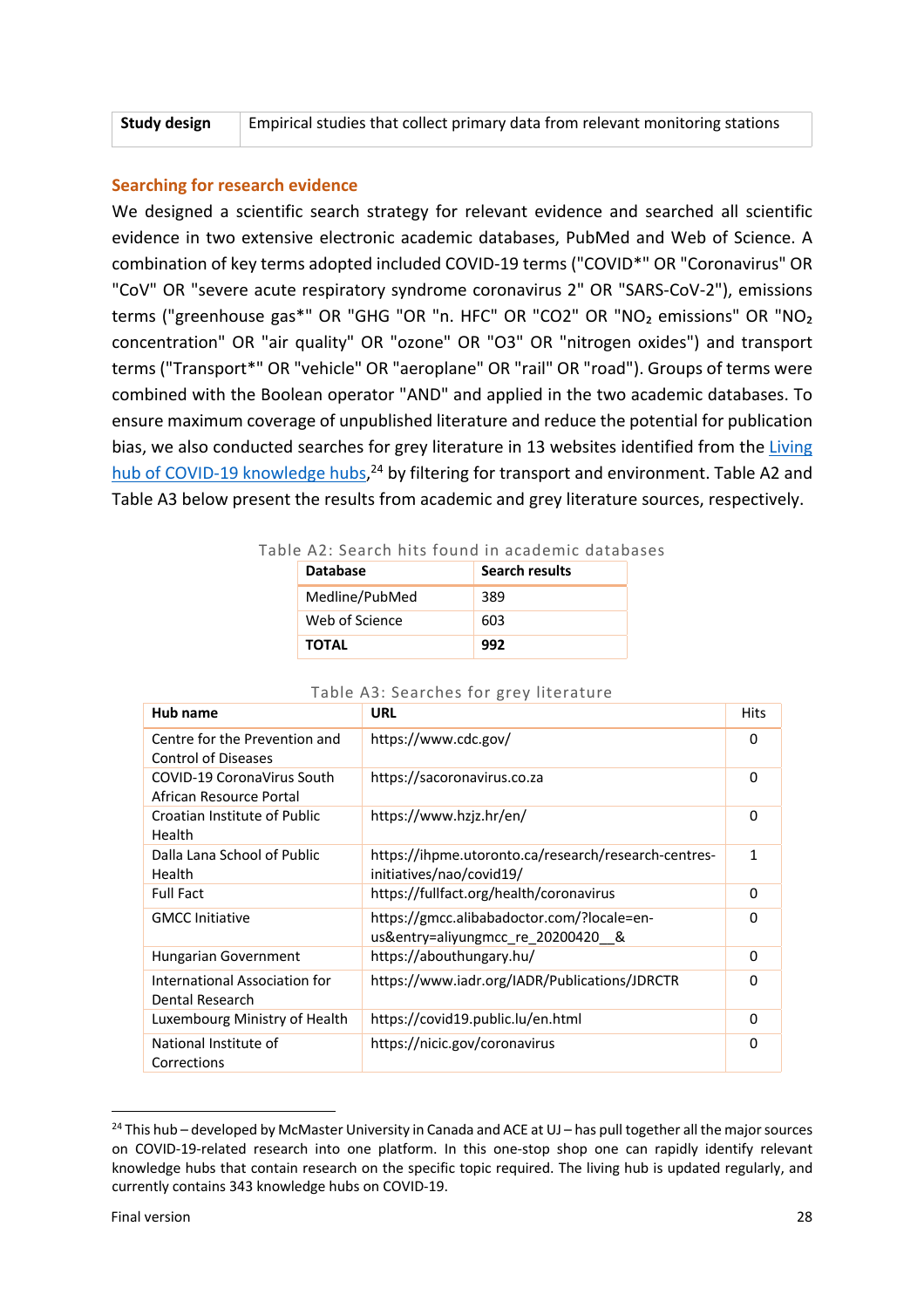| The National Academics of<br><b>Sciences Engineering Medicine</b> | https://www.nationalacademies.org/publications |    |
|-------------------------------------------------------------------|------------------------------------------------|----|
| Trace together                                                    | https://www.tracetogether.gov.sg/              |    |
| <b>United Nations</b><br><b>Environment Programme</b>             | https://www.unep.org/covid-19                  |    |
| TOTAL                                                             |                                                | 13 |

#### **Study selection and data extraction**

The data gathered from the databases and websites were exported to EPPI Reviewer 4 software (a specialist software for evidence synthesis) and used to identify duplicates from the identified records. The record was then exported to a Google Sheet to allow for a collaborative screening process. Two reviewers independently screened 20% of the studies at the title and abstracts and decisions were recorded on the same platform. One reviewer completed the screening of the rest of the studies. Two reviewers screened 28% of the selected papers, with the screening completed in the same fashion at title and abstract screening. In cases where reviewers disagreed on the inclusion of a study, they consulted one another to reach a consensus for both screening at title and abstract screening and full texts.

We developed and adopted a detailed data extraction tool to systematically extract data from the included primary studies. We translated the tool into a coding set on EPPI-Reviewer to extract the information required for the rapid review entered directly into the EPPI-Reviewer database. One reviewer conducted the data extraction process with verification by another reviewer. To allow for in-depth analysis and synthesis of study results full-text and studies coded on the following variables: title, year, authors, publication type, study design regions, country, country income classification, level of emission assessment, transport sector, interventions (response measures) and outcomes (emission type and variations).

#### **Synthesis of findings**

We performed a narrative synthesis to synthesise the findings of the different studies. Narrative synthesis is an approach in systematic reviewing to synthesise findings from multiple studies, reliant on the use of words and text to summarise and explain the findings of the synthesis (Popay et al. 2006). Due to the very different kinds of data and measures of the studies included in this rapid review, a narrative synthesis constitutes the best instrument to synthesise the findings of the studies. The synthesis structured the air emissions / concentrations into four categories: aerosols, ozone precursor gases, acidifying gases, and GHGs. We then pulled the coded information on each pollutant and GHG, and grouped similarities regarding directing of change in emissions / concentrations.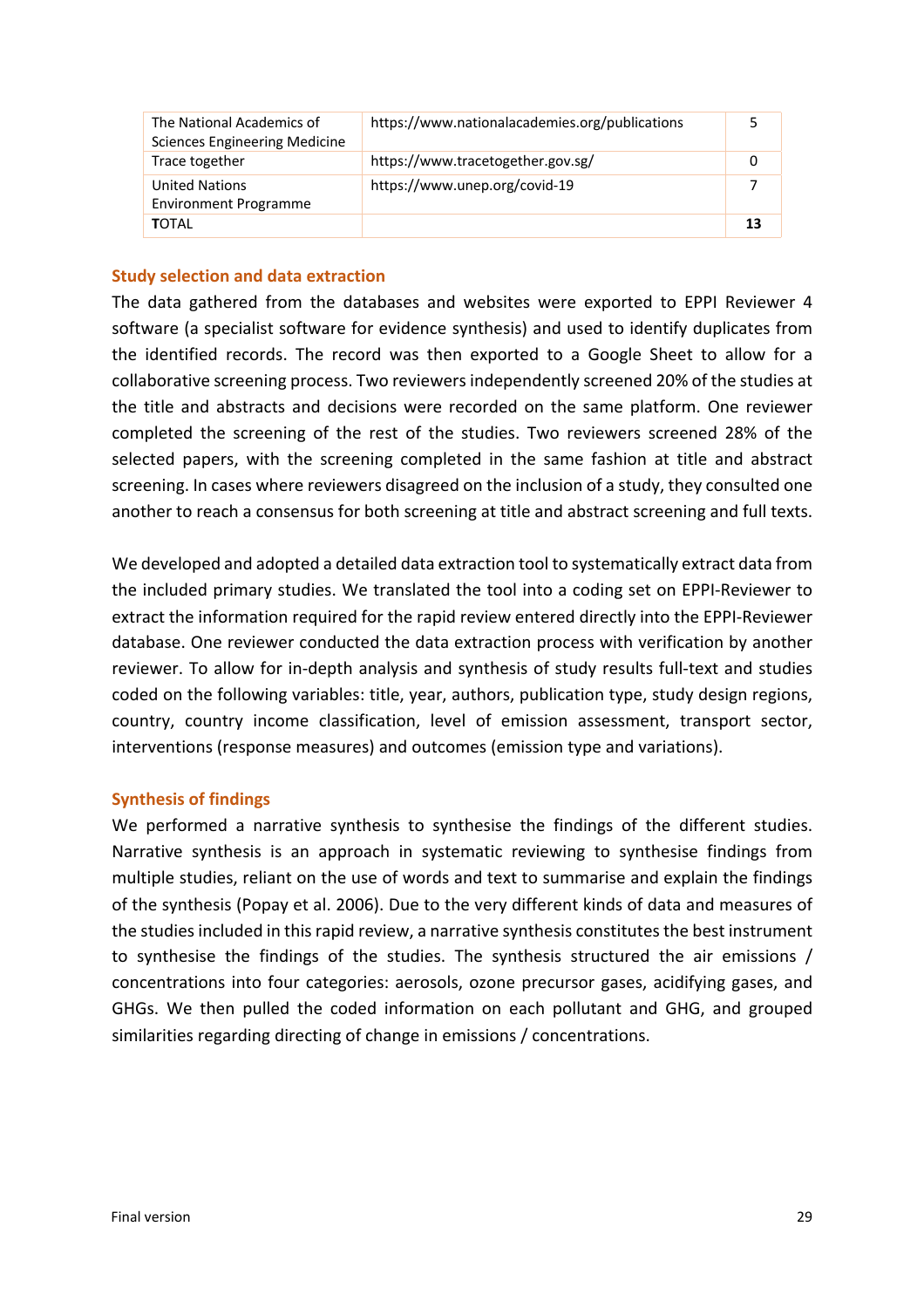## APPENDIX B: STUDIES INCLUDED IN THE RAPID REVIEW

Brimblecombe P, Lai Y (2020) Effect of sub-urban scale lockdown on air pollution in Beijing. *Urban Climate* 34: 100725.

Camargo-Caicedo Y, Mantilla-Romo LC, Bolaño-Ortiz TR (2021) Emissions reduction of greenhouse gases, ozone precursors, aerosols and acidifying gases from road transportation during the COVID-19 lockdown in Colombia. *Applied Sciences* 11(4): 1458.

Cao X, Tian Y, Shen Y, Wu T, Li R, Liu X, Yeerken A, Cui Y, Xue Y, Lian A (2021) Emission variations of primary air pollutants from highway vehicles and implications during the COVID-19 pandemic in Beijing, China. *International Journal of Environmental Research and Public Health* 18(8): 4019.

Chen Z, Hao X, Zhang X, Chen F (2021) Have traffic restrictions improved air quality? A shock from COVID-19. *Journal of Cleaner Production* 279*:* 123622.

Dejchanchaiwong R, Tekasakul P (2021) Effects of coronavirus-induced city lockdown on PM2.5 and gaseous pollutant concentrations in Bangkok. *Aerosol and Air Quality Research* 21.

Eregowda T, Chatterjee P, Pawar DS (2021) Impact of lockdown associated with COVID19 on air quality and emissions from transportation sector: Case study in selected Indian metropolitan cities. *Environment Systems and Decisions* 1-12.

Gao C, Li S, Liu M, Zhang F, Achal V, Tu Y, Zhang S, Cai C (2021) Impact of the COVID-19 pandemic on air pollution in Chinese megacities from the perspective of traffic volume and meteorological factors. *Science of The Total Environment* 773: 145545.

Gu Y, Yan F, Xu J, Duan Y, Fu Q, Qu Y, Liao H (2021) Mitigated PM2.5 changes by the regional transport during the COVID-19 lockdown in Shanghai, China. *Geophysical Research Letters* 48(8): e2021GL092395.

Gürbüz H, Şöhret Y, Ekici S (2021) Evaluating effects of the Covid-19 pandemic period on energy consumption and enviro-economic indicators of Turkish road transportation. *Energy Sources, Part A: Recovery, Utilisation and Environmental Effects* 1-13.

Huang Y, Zhou JL, Yu Y, Mok WC, Lee CF, Yam YS (2020) Uncertainty in the impact of the COVID-19 pandemic on air quality in Hong Kong, China. *Atmosphere* 11(9): 914.

Jia H, Huo J, Fu Q, Duan Y, Lin Y, Jin X, Hu X, Cheng J (2020) Insights into chemical composition, abatement mechanisms and regional transport of atmospheric pollutants in the Yangtze River Delta region, China during the COVID-19 outbreak control period. *Environmental Pollution* 267: 115612.

Jia C, Li W, Wu T, He M (2021) Road traffic and air pollution: Evidence from a nationwide traffic control during coronavirus disease 2019 outbreak. *Science of The Total Environment* 781: 146618.